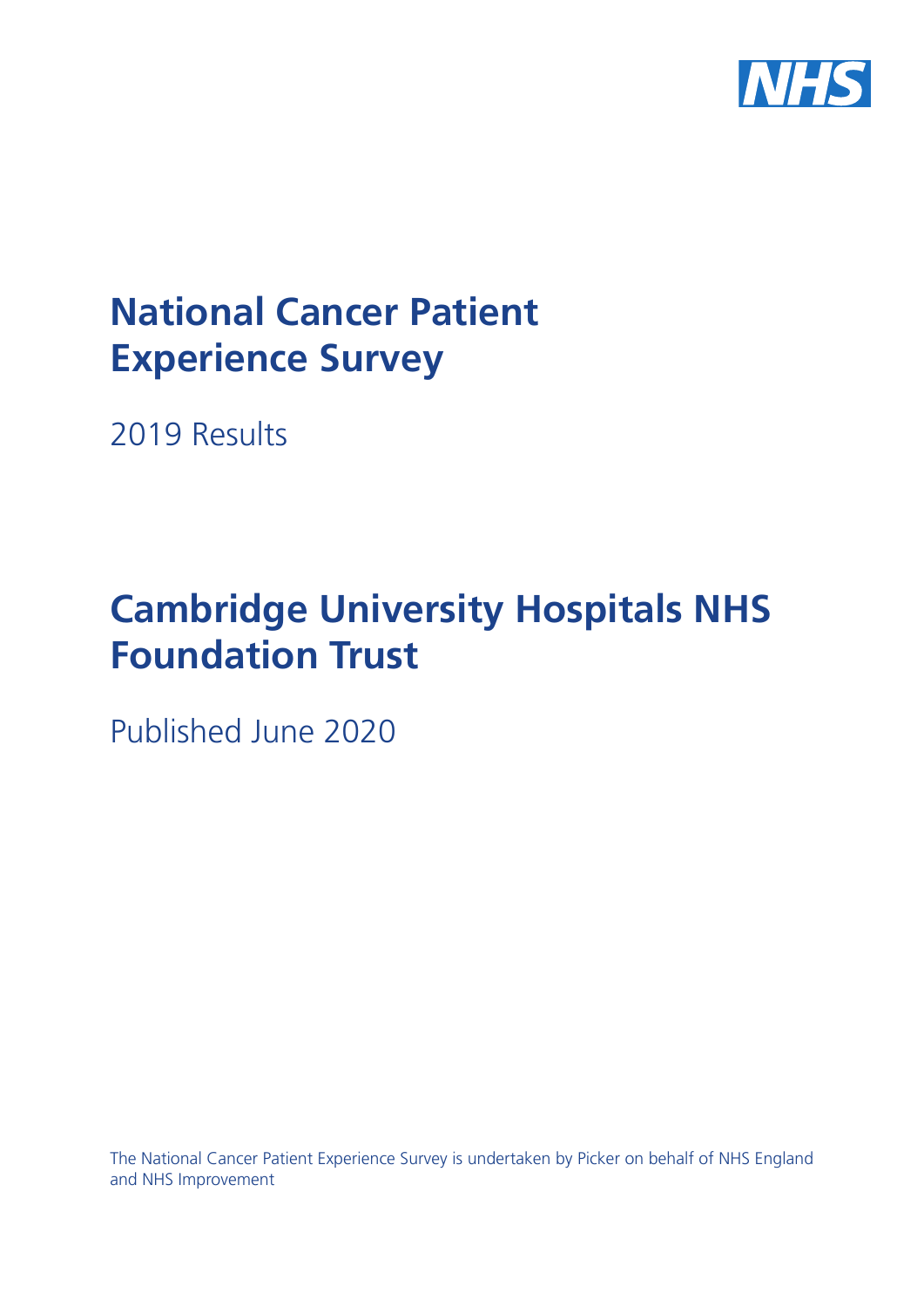# **Executive Summary** Case Mix Adjusted scores

### **Cancer Dashboard Questions**

The following seven questions are included in phase 1 of the Cancer Dashboard developed by Public Health England and NHS England:

Q61. Patient's average rating of care scored from very poor to very good



### **Questions Outside Expected Range**

|                                                                                                           |            | Case Mix Adjusted Scores   |                            |                   |
|-----------------------------------------------------------------------------------------------------------|------------|----------------------------|----------------------------|-------------------|
|                                                                                                           | 2019 Score | Lower<br>Expected<br>Range | Upper<br>Expected<br>Range | National<br>Score |
| Q5. Received all the information needed about the test                                                    | 98%        | 93%                        | 97%                        | 95%               |
| Q6. The length of time waiting for the test to be done was about right                                    | 91%        | 86%                        | 90%                        | 88%               |
| Q7. Test results explained in completely understandable way                                               | 83%        | 77%                        | 83%                        | 80%               |
| Q15. Patient felt possible side effects were definitely explained in an understandable way                | 76%        | 70%                        | 76%                        | 73%               |
| Q16. Patient definitely given practical advice and support in dealing with side effects of<br>treatment   | 72%        | 64%                        | 71%                        | 67%               |
| Q17. Patient definitely told about side effects that could affect them in the future                      | 61%        | 53%                        | 60%                        | 57%               |
| Q18. Patient definitely involved as much as they wanted in decisions about care and<br>treatment          | 86%        | 78%                        | 84%                        | 81%               |
| Q19. Patient given the name of a CNS who would support them through their treatment                       | 96%        | 89%                        | 95%                        | 92%               |
| Q27. Beforehand, patient had all the information needed about the operation                               | 98%        | 95%                        | 98%                        | 96%               |
| Q28. Afterwards, staff completely explained how operation had gone in understandable<br>way               | 84%        | 76%                        | 83%                        | 79%               |
| Q30. Hospital staff didn't talk in front of patient as if patient wasn't there                            | 87%        | 80%                        | 87%                        | 84%               |
| Q40. Patient given clear written information about what should or should not do after<br>leaving hospital | 90%        | 82%                        | 89%                        | 86%               |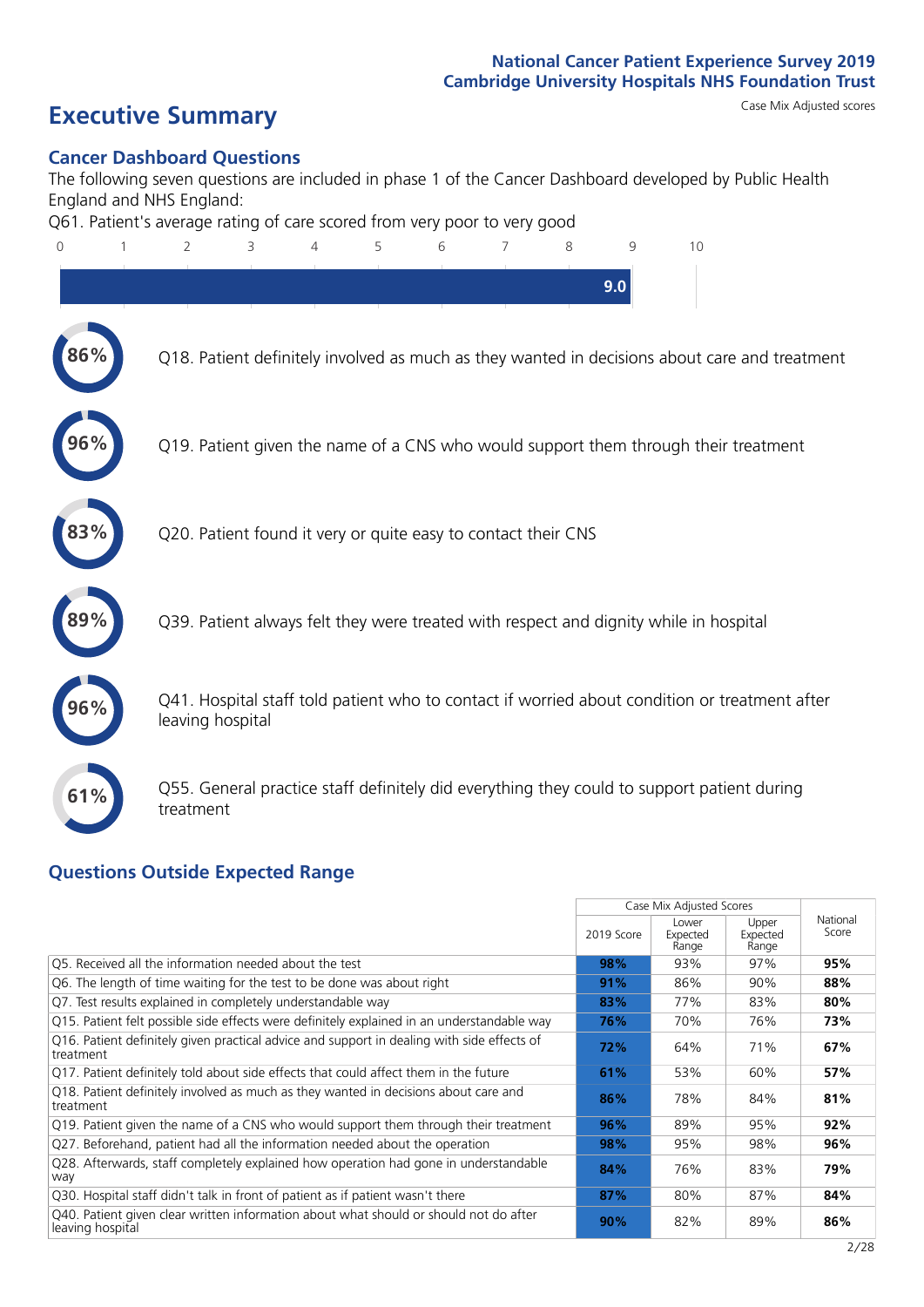|                                                                                                                       |            | Case Mix Adjusted Scores   |                            |                   |
|-----------------------------------------------------------------------------------------------------------------------|------------|----------------------------|----------------------------|-------------------|
|                                                                                                                       | 2019 Score | Lower<br>Expected<br>Range | Upper<br>Expected<br>Range | National<br>Score |
| Q43. Patient definitely found hospital staff to discuss worries or fears during their outpatient<br>or day case visit | 75%        | 67%                        | 74%                        | 71%               |
| Q46. Beforehand patient completely had all information needed about radiotherapy<br>treatment                         | 92%        | 82%                        | 91%                        | 86%               |
| Q47. Patient completely given understandable information about whether radiotherapy was<br>working                    | 69%        | 53%                        | 66%                        | 60%               |
| Q51. Hospital staff definitely gave family or someone close all the information needed to<br>help care at home        | 66%        | 56%                        | 63%                        | 60%               |
| Q57. Patient given a care plan                                                                                        | 43%        | 34%                        | 41%                        | 38%               |
| Q58. Overall the administration of care was good or very good                                                         | 93%        | 86%                        | 92%                        | 89%               |
| Q60. Someone discussed with patient whether they would like to take part in cancer<br>research                        | 51%        | 21%                        | 39%                        | 30%               |
| Q61. Patient's average rating of care scored from very poor to very good                                              | 9.0        | 8.7                        | 8.9                        | 8.8               |

|                                                                             |            | Case Mix Adjusted Scores   |                            |                   |
|-----------------------------------------------------------------------------|------------|----------------------------|----------------------------|-------------------|
|                                                                             | 2019 Score | Lower<br>Expected<br>Range | Upper<br>Expected<br>Range | National<br>Score |
| Q35. All hospital staff asked patient what name they prefer to be called by | 63%        | 63%                        | 78%                        | 71%               |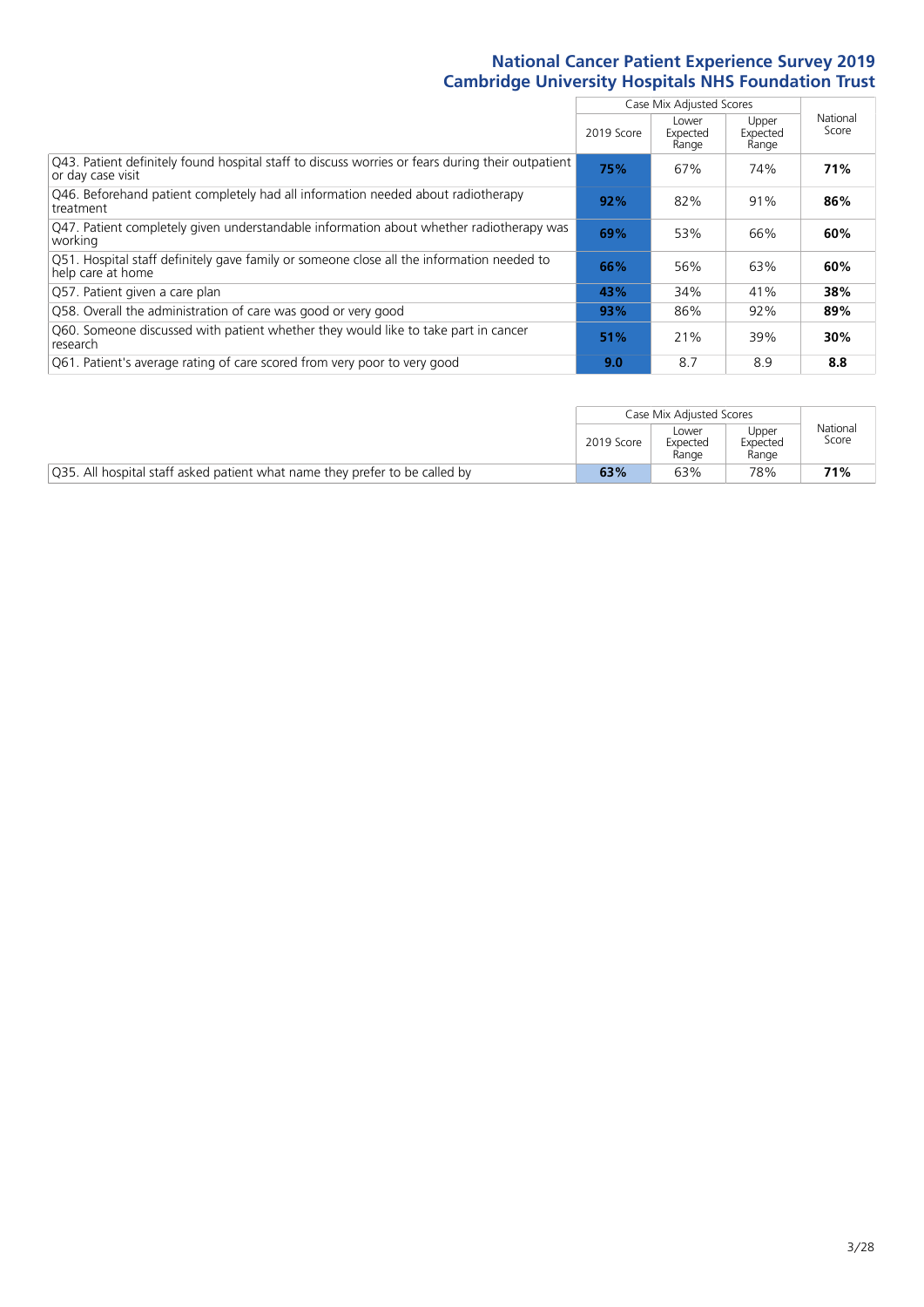## **Introduction**

The National Cancer Patient Experience Survey 2019 is the ninth iteration of the survey first undertaken in 2010. It has been designed to monitor national progress on cancer care; to provide information to drive local quality improvements; to assist commissioners and providers of cancer care; and to inform the work of the various charities and stakeholder groups supporting cancer patients.

The survey was overseen by a national Cancer Patient Experience Advisory Group. This Advisory Group set the principles and objectives of the survey programme and guided questionnaire development. The survey was commissioned and managed by NHS England. The survey provider, Picker, is responsible for designing, running and analysing the survey.

The 2019 survey involved 143 NHS Trusts. Out of 111,366 people, 67,858 people responded to the survey, yielding a response rate of 61%.

# **Methodology**

### **Eligibility, eldwork and survey methods**

The sample for the survey included all adult (aged 16 and over) NHS patients, with a confirmed primary diagnosis of cancer, discharged from an NHS Trust after an inpatient episode or day case attendance for cancer related treatment in the months of April, May and June 2019. The fieldwork for the survey was undertaken between December 2019 and March 2020.

As in the previous four years, the survey used a mixed mode methodology. Questionnaires were sent by post, with two reminders where necessary, but also included an option to complete the questionnaire online. A Freephone helpline and email was available for respondents to opt out, ask questions about the survey, enable them to complete their questionnaire over the phone and provide access to a translation and interpreting facility for those whose first language was not English.

### **Case-mix adjustment**

Both unadjusted and adjusted scores are presented in this report. Case-mix adjusted scores allows us to account for the impact that differing patient populations might have on results. By using the case-mix adjusted estimates we can obtain a greater understanding of how a Trust is performing given their patient population. The factors taken into account in this case-mix adjustment are gender, age, ethnic group, deprivation, and tumour group.

### **Scoring methodology**

Fifty-two questions from the questionnaire are scored as these questions relate directly to patient experience. For all but one question (Q61), scores are presented as the percentage of positive responses out of all scored responses. For Q61, respondents rate their overall care on a scale of 0 to 10, of which the average was calculated for this question's presented score. The percentages in this report have been rounded to the nearest percentage point. Therefore, in some cases the figures do not appear to add up to 100%.

### **Statistical significance**

In the reporting of 2019 results, appropriate statistical tests have been undertaken to identify unadjusted scores for which the change over time is 'statistically significant'. Thirty-seven scored questions in 2019 have been compared with those of 2018 and a statistically significant change between the two years has been reported where identified.

For the scored questions that are comparable beyond 2018, statistically significant change over the five years has also been reported where identified. A statistically significant difference means that the change in the result is very unlikely to have occurred by sampling variation.

### **Suppression**

### **Question-level suppression**

For scores where the base size per question is  $<$ 21, the score will be suppressed and replaced with an asterisk (\*). The base size will include neutral response options.

### **Double suppression**

If any group within a particular sub-group breakdown (such as the tumour group breakdown) has <21 responses, then the figure for this particular group is suppressed and replaced with an asterisk (\*). If there is only one group within the sub-group breakdown that has <21 respondents, and is therefore suppressed, the group with the next lowest number of respondents is also supressed and replaced with an asterisk (\*) (regardless if it is greater than or less than 21).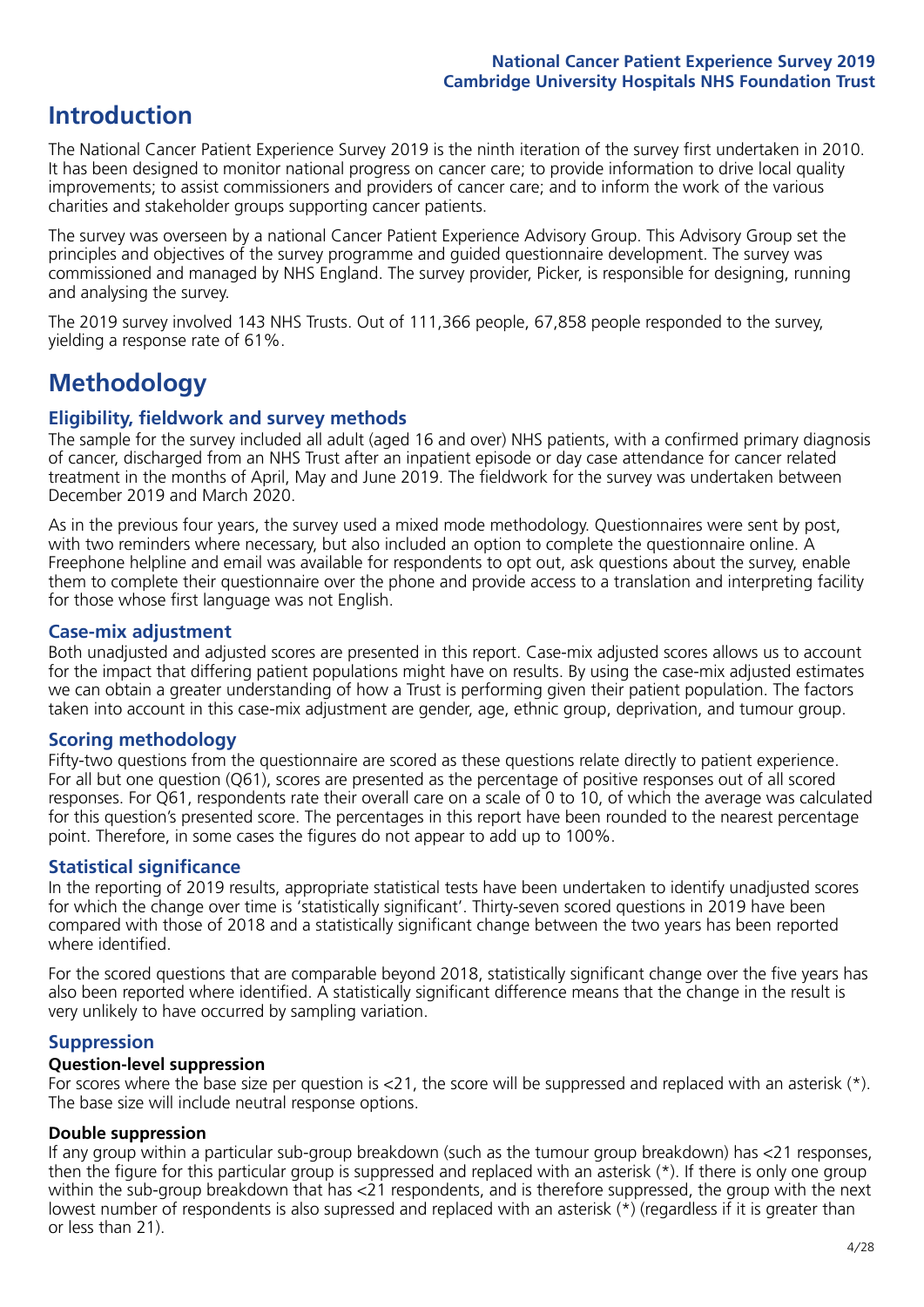## **Understanding the results**

This report shows how this Trust scored for each question in the survey, compared with national results and previous year's results. It is aimed at helping individual Trusts to understand their performance and identify areas for local improvement. Below is a description of the type of results presented within this report and how to understand them.

### **Expected range charts**

The expected range charts in this report show a bar with the lowest and highest score received for each question nationally. Within this bar, an expected range is given (in grey) and a black diamond represents the actual score for this Trust.

Trusts whose score is above the upper limit of the expected range (in the dark blue) are positive outliers, with a score statistically significantly higher than the national mean. This indicates that the Trust performs better than what Trusts of the same size and demographics are expected to perform. The opposite is true if the score is below the lower limit of the expected range (in the light blue); these are negative outliers. For scores within the expected range (in the grey), the score is what we would expect given the Trust's size and demographics.

### **Comparability tables**

The comparability tables show the 2018 and 2019 unadjusted scores for this Trust for each scored question. If there is a significant change from 2018 and 2019 or overall from 2015 to 2019, an arrow will be presented for the direction of change. The adjusted 2019 score will also be presented for each scored question along with the lower and upper expected range and national score. Scores above the upper limit of the expected range will be highlighted dark blue, scores below the lower limit of the expected range will be highlighted light blue, and scores within the lower and upper limit of the expected ranges will be highlighted grey.

### **Tumour type tables**

The tumour type tables show the unadjusted scores for each scored question for each of the 13 tumour groups. The national score for that tumour group is also shown. Unadjusted scores for the same tumour type across different Trusts may not be comparable, as they do not account for the impact that differing patient populations might have on results. Central nervous system is abbreviated as 'CNS' and lower gastrointestinal tract is abbreviated as 'LGT' throughout this report.

### **Year on year charts**

The year on year charts show five columns representing the unadjusted scores of the last five years (2015, 2016, 2017, 2018 and 2019) for each scored question.

### **Notes on specific questions**

Following the development phase of the 2019 survey, several changes were made to the questionnaire. Six scored questions were amended (Q5, Q18, Q30, Q35, Q56 and Q60) and one non-scored question (Q29) was amended that impacted the comparability of questions Q30 to Q41. Of all questions changed or impacted by change, only Q60 is presented with historical comparisons; though the results should be interpreted with caution.

### **Unadjusted data and case-mix adjusted data**

Unadjusted data should be used to see the actual responses from patients relating to the Trust. Case-mix adjusted data, together with expected ranges, should be used to understand whether the results are significantly higher or lower than national results taking account of the patient mix.

### **Further information**

This research was carried out in accordance with the international standard for organisations conducting social research (accreditation to ISO20252:2012; certificate number GB08/74322). The 2019 survey data has been produced and published in line with the Code of Practice for Official Statistics.

For more information on the methodology, please see the Technical Document. It can be viewed along with the 2019 questionnaire and survey quidance on the website at [www.ncpes.co.uk](https://www.ncpes.co.uk/supporting-documents). For all other outputs at National, Trust, CCG and Cancer Alliance level, please see the PDF reports, Excel tables and dashboards at [www.ncpes.co.uk.](https://www.ncpes.co.uk/current-results)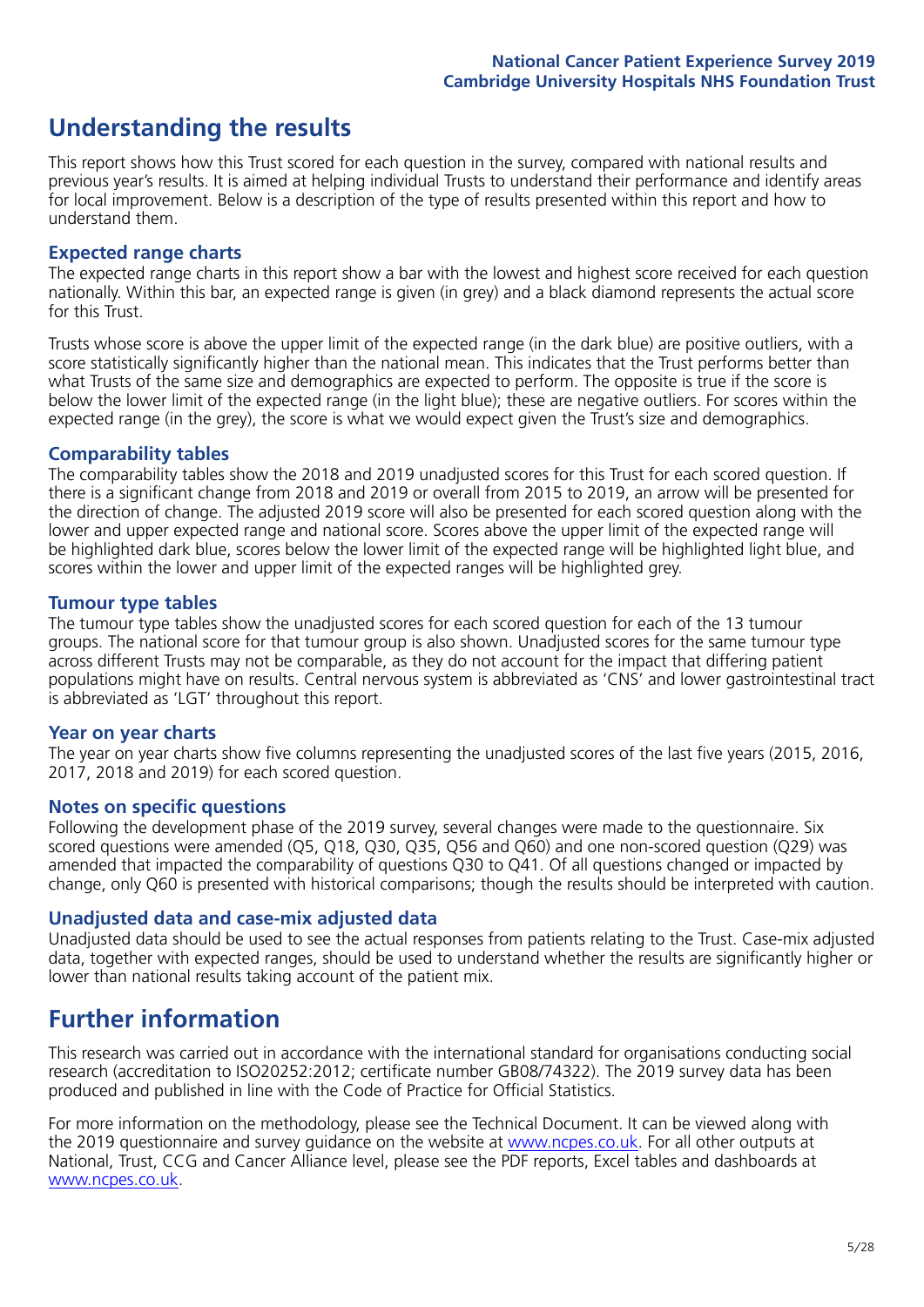### **Response Rate**

### **Overall Response Rate**

888 patients responded out of a total of 1,370 patients, resulting in a response rate of 65%.

|          | Sample Size | Adjusted<br>Sample | Completed | Response Rate |
|----------|-------------|--------------------|-----------|---------------|
| Trust    | 1.555       | 1.370              | 888       | 65%           |
| National | 119.855     | 111.366            | 67.858    | 61%           |

### **Respondents by Survey Type**

|                            | Number of<br>Respondents |
|----------------------------|--------------------------|
| Online                     | 129                      |
| Paper                      | 759                      |
| Phone                      | Ω                        |
| <b>Translation Service</b> |                          |

### **Respondents by Tumour Group**

|                      | Number of<br>Respondents |
|----------------------|--------------------------|
| <b>Brain / CNS</b>   | 16                       |
| <b>Breast</b>        | 160                      |
| Colorectal / LGT     | 61                       |
| Gynaecological       | 74                       |
| Haematological       | 153                      |
| <b>Head and Neck</b> | 33                       |
| Lung                 | 27                       |
| Prostate             | 63                       |
| Sarcoma              | 9                        |
| Skin                 | 22                       |
| Upper Gastro         | 56                       |
| Urological           | 66                       |
| Other                | 148                      |

### **Respondents by Age and Gender**

Respondents year of birth has been used to determine age. This information has been amalgamated into 8 age bands. The age and gender distribution for the Trust was as follows:

|        | Age 16-24 | Age 25-34 | Age 35-44 | Age 45-54 | Age 55-64 | Age 65-74 | Age 75-84 | Age 85+ | Total |
|--------|-----------|-----------|-----------|-----------|-----------|-----------|-----------|---------|-------|
| Male   |           |           |           | 23        | 95        | 167       | 83        | 12      | 395   |
| Female |           |           | 23        | 67        | 122       | 159       | 96        | 14      | 493   |
| Total  |           |           | 28        | 90        | 217       | 326       | 179       | 26      | 888   |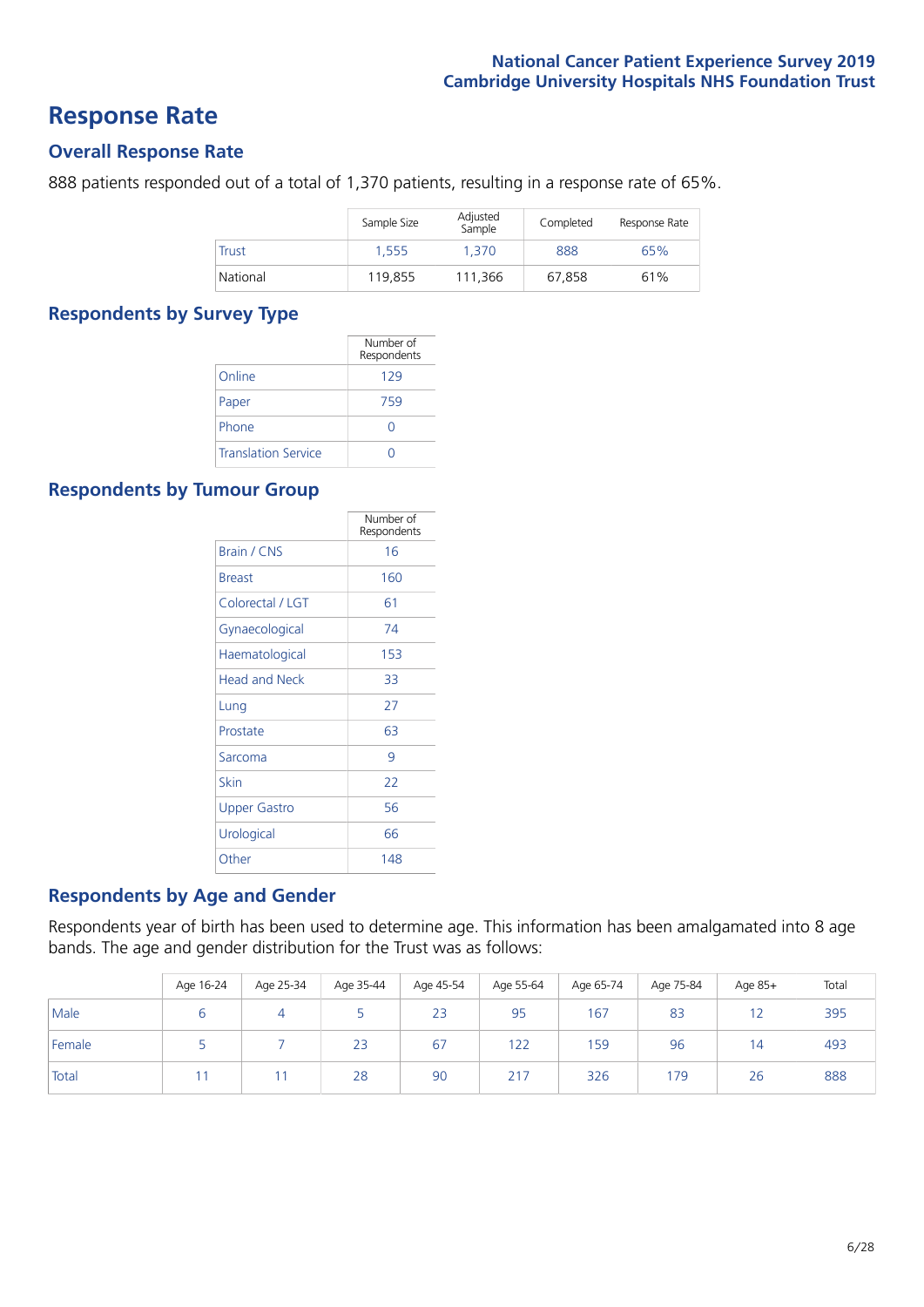# **Expected Range Charts**

| Lower Expected Range<br>Average                                                                                                                                                                                                                                                                                                                                                                                                                                                                                             | Upper Expected Range<br>Case Mix Adjusted Score |     |     |     |     |     |                 |            |                          |                        |                 |
|-----------------------------------------------------------------------------------------------------------------------------------------------------------------------------------------------------------------------------------------------------------------------------------------------------------------------------------------------------------------------------------------------------------------------------------------------------------------------------------------------------------------------------|-------------------------------------------------|-----|-----|-----|-----|-----|-----------------|------------|--------------------------|------------------------|-----------------|
| <b>SEEING YOUR GP</b><br>Q1. Saw GP once or twice before being told they needed to go to<br>hospital<br>Q2. Patient thought they were seen as soon as necessary                                                                                                                                                                                                                                                                                                                                                             | $0\%$                                           | 10% | 20% | 30% | 40% | 50% | 60%             | 70%        | 80%<br>80%<br>83%        |                        | 90% 100%        |
| <b>DIAGNOSTIC TESTS</b><br>Q5. Received all the information needed about the test<br>Q6. The length of time waiting for the test to be done was about<br>right<br>Q7. Test results explained in completely understandable way                                                                                                                                                                                                                                                                                               | 0%                                              | 10% | 20% | 30% | 40% | 50% | 60%             | 70%        | 80%<br>83%               | 91%                    | 90% 100%<br>98% |
| <b>FINDING OUT WHAT WAS WRONG WITH YOU</b><br>Q10. Patient told they could bring a family member or friend when<br>first told they had cancer<br>Q11. Patient felt they were told sensitively that they had cancer<br>Q12. Patient completely understood the explanation of what was<br>wrong<br>Q13. Patient given easy to understand written information about<br>the type of cancer they had                                                                                                                             | 0%                                              | 10% | 20% | 30% | 40% | 50% | 60%             | 70%<br>73% | 80%<br>79%<br>84%<br>76% | 90%                    | 100%            |
| <b>DECIDING THE BEST TREATMENT FOR YOU</b><br>Q14. Patient felt that treatment options were completely explained<br>Q15. Patient felt possible side effects were definitely explained in<br>an understandable way<br>Q16. Patient definitely given practical advice and support in dealing<br>with side effects of treatment<br>Q17. Patient definitely told about side effects that could affect<br>them in the future<br>Q18. Patient definitely involved as much as they wanted in<br>decisions about care and treatment | 0%                                              | 10% | 20% | 30% | 40% | 50% | 60%<br>61%<br>◇ | 70%<br>72% | 80%<br>84%<br>76%        | 86%<br>$\blacklozenge$ | 90% 100%        |
| <b>CLINICAL NURSE SPECIALIST (CNS)</b><br>Q19. Patient given the name of a CNS who would support them<br>through their treatment<br>Q20. Patient found it very or quite easy to contact their CNS<br>Q21. Patient got understandable answers to important questions<br>all or most of the time                                                                                                                                                                                                                              | 0%                                              | 10% | 20% | 30% | 40% | 50% | 60%             | 70%        | 80%<br>83%               | 89%                    | 90% 100%<br>96% |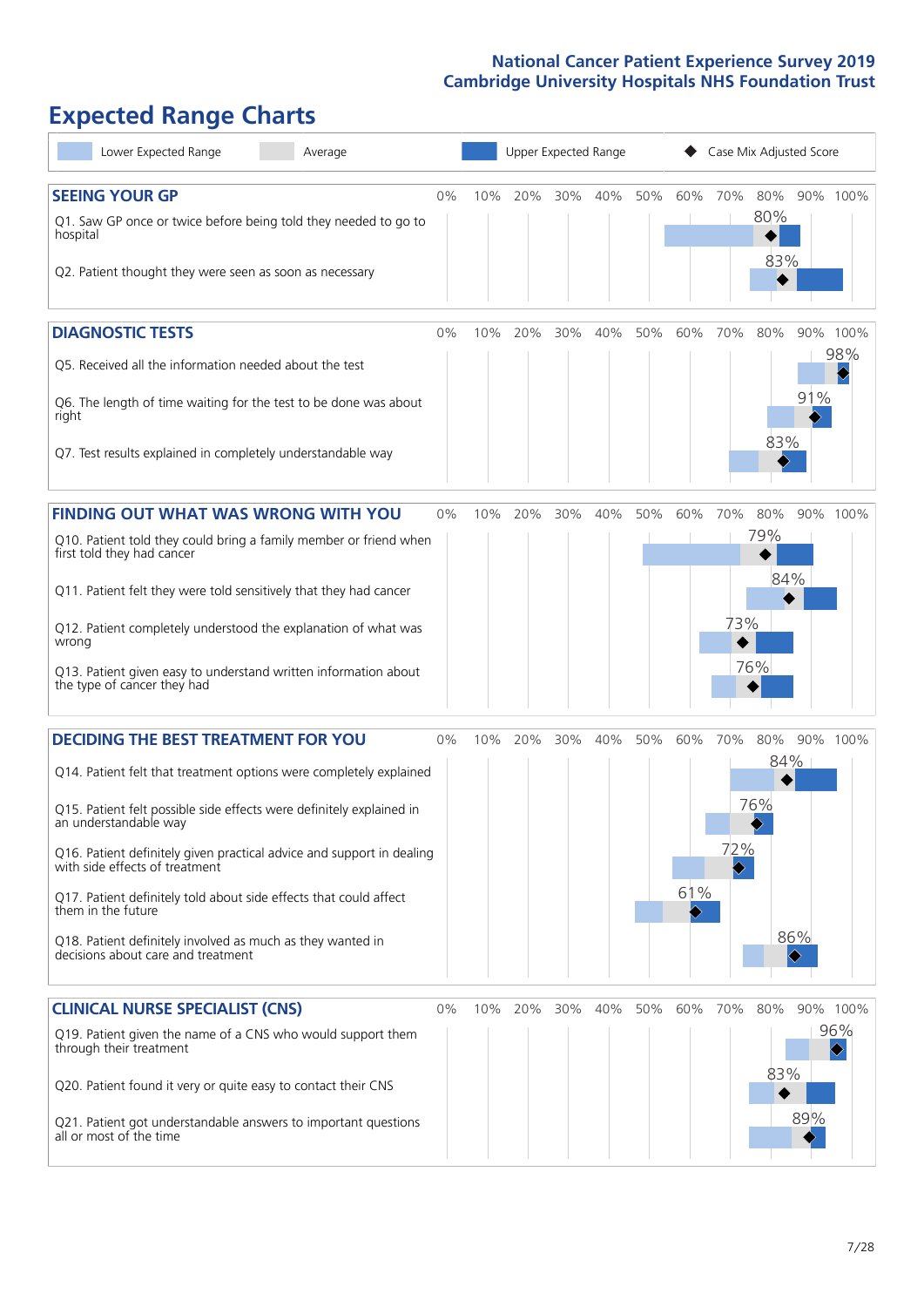# **Expected Range Charts**

| Lower Expected Range<br>Average                                                                                   |    | Upper Expected Range |     |     |     |     |     | Case Mix Adjusted Score |     |     |          |  |
|-------------------------------------------------------------------------------------------------------------------|----|----------------------|-----|-----|-----|-----|-----|-------------------------|-----|-----|----------|--|
| <b>SUPPORT FOR PEOPLE WITH CANCER</b>                                                                             | 0% | 10%                  | 20% | 30% | 40% | 50% | 60% | 70%                     | 80% |     | 90% 100% |  |
| Q22. Hospital staff gave information about support or self-help<br>groups for people with cancer                  |    |                      |     |     |     |     |     |                         |     | 89% |          |  |
| Q23. Hospital staff discussed or gave information about the impact<br>cancer could have on day to day activities  |    |                      |     |     |     |     |     |                         |     | 87% |          |  |
| Q24. Hospital staff gave information on getting financial help or<br>possible benefits                            |    |                      |     |     |     |     |     | 67%                     |     |     |          |  |
| Q25. Hospital staff told patient they could get free prescriptions                                                |    |                      |     |     |     |     |     |                         | 81% |     |          |  |
| <b>OPERATIONS</b>                                                                                                 | 0% | 10%                  | 20% | 30% | 40% | 50% | 60% | 70%                     | 80% |     | 90% 100% |  |
| Q27. Beforehand, patient had all the information needed about the<br>operation                                    |    |                      |     |     |     |     |     |                         |     |     | 98%      |  |
| Q28. Afterwards, staff completely explained how operation had<br>gone in understandable way                       |    |                      |     |     |     |     |     |                         | 84% |     |          |  |
| <b>HOSPITAL CARE AS AN INPATIENT</b>                                                                              | 0% | 10%                  | 20% | 30% | 40% | 50% | 60% | 70%                     | 80% |     | 90% 100% |  |
| Q30. Hospital staff didn't talk in front of patient as if patient wasn't<br>there                                 |    |                      |     |     |     |     |     |                         |     | 87% |          |  |
| Q31. Patient had confidence and trust in all doctors treating them                                                |    |                      |     |     |     |     |     |                         |     | 86% |          |  |
| Q32. Patient's family or someone close definitely felt able to talk to<br>a doctor                                |    |                      |     |     |     |     |     | 73%                     |     |     |          |  |
| Q33. Patient had confidence and trust in all the ward nurses<br>treating them                                     |    |                      |     |     |     |     |     |                         | 76% |     |          |  |
| Q34. Patient thought there were always or nearly always enough<br>nurses on duty to care for them                 |    |                      |     |     |     |     |     | 67%                     |     |     |          |  |
| Q35. All hospital staff asked patient what name they prefer to be<br>called by                                    |    |                      |     |     |     |     | 63% |                         |     |     |          |  |
| Q36. Patient always given enough privacy when discussing<br>condition or treatment                                |    |                      |     |     |     |     |     |                         |     | 85% |          |  |
| Q37. Patient definitely found hospital staff to discuss worries or<br>fears during their inpatient visit          |    |                      |     |     |     | 52% |     |                         |     |     |          |  |
| Q38. Hospital staff definitely did everything they could to help<br>control pain                                  |    |                      |     |     |     |     |     |                         |     | 85% |          |  |
| Q39. Patient always felt they were treated with respect and dignity<br>while in hospital                          |    |                      |     |     |     |     |     |                         |     | 89% |          |  |
| Q40. Patient given clear written information about what should or<br>should not do after leaving hospital         |    |                      |     |     |     |     |     |                         |     | 90% |          |  |
| Q41. Hospital staff told patient who to contact if worried about<br>condition or treatment after leaving hospital |    |                      |     |     |     |     |     |                         |     |     | 96%      |  |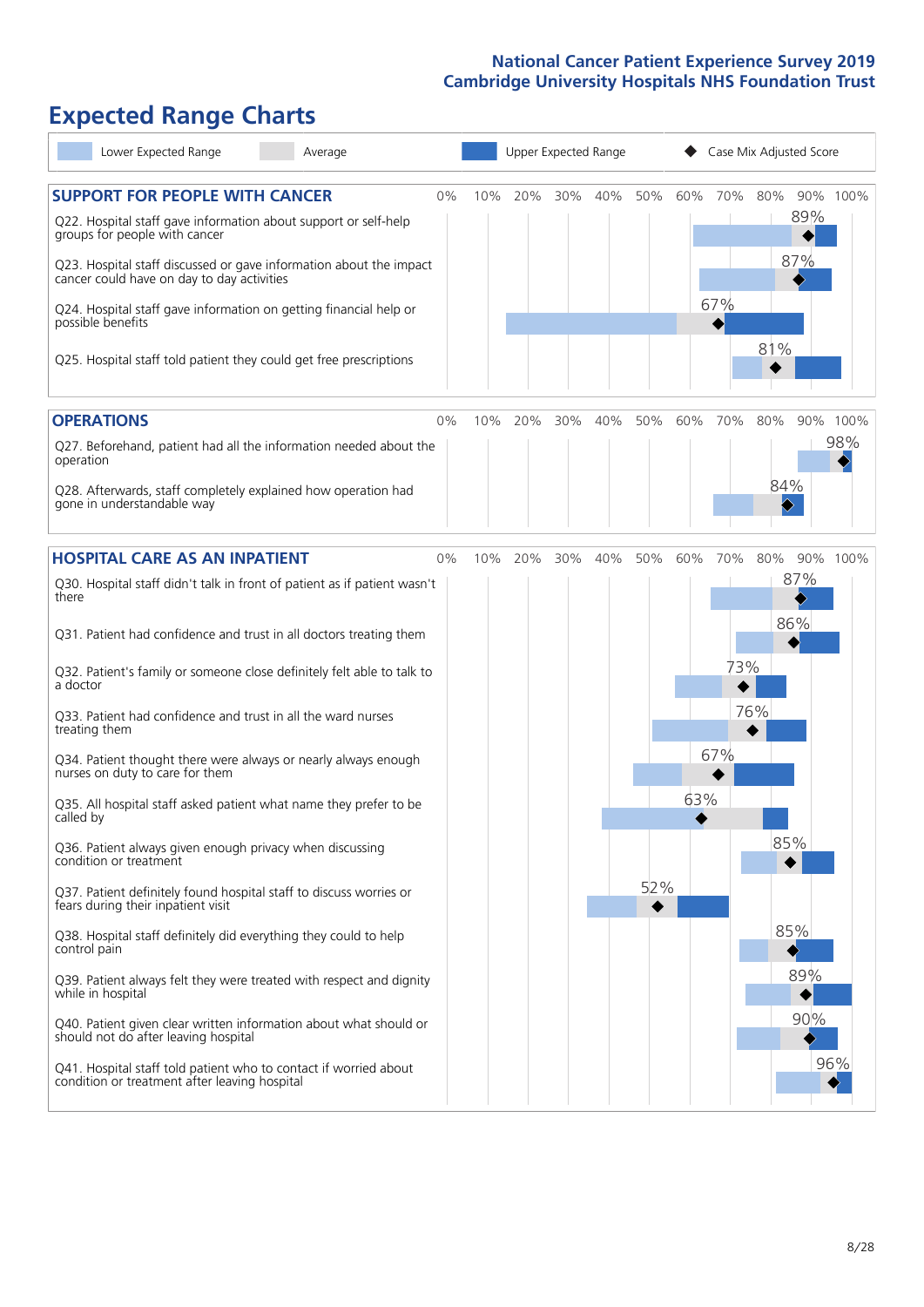# **Expected Range Charts**

| Lower Expected Range<br>Average                                                                                       |       |     |     |     | Upper Expected Range                |          |     | Case Mix Adjusted Score |                               |     |          |  |  |
|-----------------------------------------------------------------------------------------------------------------------|-------|-----|-----|-----|-------------------------------------|----------|-----|-------------------------|-------------------------------|-----|----------|--|--|
| <b>HOSPITAL CARE AS A DAY PATIENT / OUTPATIENT 0%</b>                                                                 |       | 10% | 20% | 30% | 40%                                 | 50%      | 60% | 70% 80%                 |                               |     | 90% 100% |  |  |
| Q43. Patient definitely found hospital staff to discuss worries or<br>fears during their outpatient or day case visit |       |     |     |     |                                     |          |     |                         | 75%<br>$\color{blue}\diamond$ |     |          |  |  |
| Q44. Cancer doctor had the right documents at patient's last<br>outpatient appointment                                |       |     |     |     |                                     |          |     |                         |                               |     | 97%      |  |  |
| Q46. Beforehand patient completely had all information needed<br>about radiotherapy treatment                         |       |     |     |     |                                     |          |     |                         |                               | 92% |          |  |  |
| Q47. Patient completely given understandable information about<br>whether radiotherapy was working                    |       |     |     |     |                                     |          |     | 69%<br>$\Diamond$       |                               |     |          |  |  |
| Q49. Beforehand patient completely had all information needed<br>about chemotherapy treatment                         |       |     |     |     |                                     |          |     |                         | 83%                           |     |          |  |  |
| Q50. Patient given enough information about whether<br>chemotherapy was working in a completely understandable way    |       |     |     |     |                                     |          |     | 70%                     |                               |     |          |  |  |
| <b>HOME CARE AND SUPPORT</b>                                                                                          | 0%    | 10% | 20% | 30% | 40%                                 | 50%      | 60% | 70%                     | 80%                           |     | 90% 100% |  |  |
| Q51. Hospital staff definitely gave family or someone close all the<br>information needed to help care at home        |       |     |     |     |                                     |          |     | 66%                     |                               |     |          |  |  |
| Q52. Patient definitely given enough support from health or social<br>services during treatment                       |       |     |     |     |                                     | 51%      |     |                         |                               |     |          |  |  |
| Q53. Patient definitely given enough support from health or social<br>services after treatment                        |       |     |     |     |                                     | 49%      |     |                         |                               |     |          |  |  |
| <b>CARE FROM YOUR GENERAL PRACTICE</b>                                                                                | 0%    | 10% | 20% | 30% | 40%                                 | 50%      | 60% | 70%                     | 80%                           |     | 90% 100% |  |  |
| Q54. GP given enough information about patient's condition and<br>treatment                                           |       |     |     |     |                                     |          |     |                         |                               |     | 97%      |  |  |
| Q55. General practice staff definitely did everything they could to<br>support patient during treatment               |       |     |     |     |                                     |          | 61% |                         |                               |     |          |  |  |
| <b>YOUR OVERALL NHS CARE</b>                                                                                          | $0\%$ | 10% | 20% | 30% | 40%                                 | 50%      | 60% | 70%                     | 80%                           |     | 90% 100% |  |  |
| Q56. Different people treating and caring for patient always work<br>well together to give best possible care         |       |     |     |     |                                     |          |     | 74%                     |                               |     |          |  |  |
| Q57. Patient given a care plan                                                                                        |       |     |     |     | 43%<br>$\color{black}\blacklozenge$ |          |     |                         |                               |     |          |  |  |
| Q58. Overall the administration of care was good or very good                                                         |       |     |     |     |                                     |          |     |                         |                               | 93% |          |  |  |
| Q59. Patient felt length of time for attending clinics and<br>appointments for cancer was about right                 |       |     |     |     |                                     |          |     | 66%                     |                               |     |          |  |  |
| Q60. Someone discussed with patient whether they would like to<br>take part in cancer research                        |       |     |     |     |                                     | 51%<br>◇ |     |                         |                               |     |          |  |  |
|                                                                                                                       | 0     |     | 2   | 3   | 4                                   | 5        | 6   |                         | 8                             | 9   | 10       |  |  |
| Q61. Patient's average rating of care scored from very poor to very<br>good                                           |       |     |     |     |                                     |          |     |                         |                               | 9.0 |          |  |  |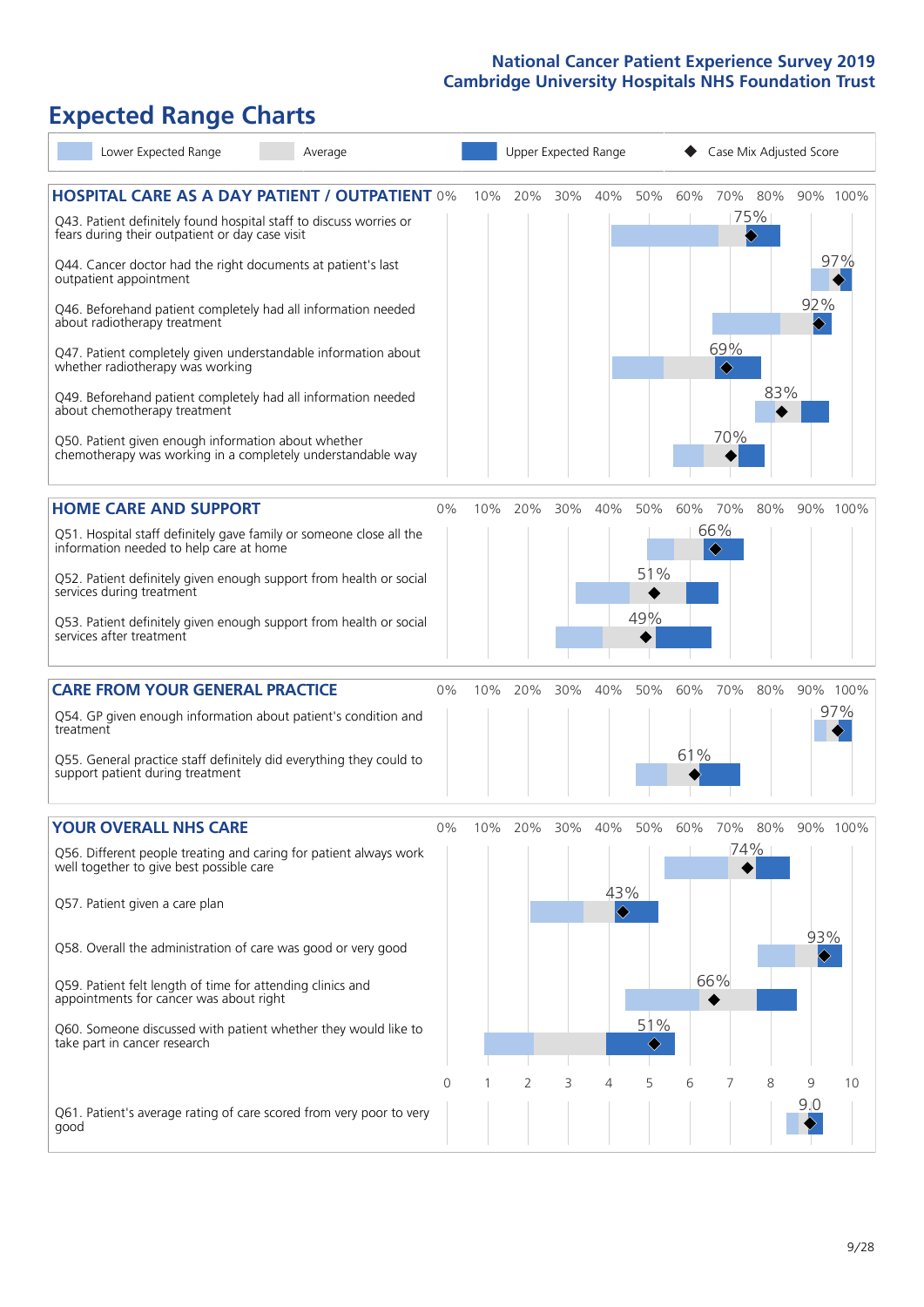# **Comparability Tables**

\* Indicates where a score has been suppressed because there are less than 21 responses.

\*\* No score available for 2018.

 $\triangle$  or  $\nabla$ 

Change 2018-2019: Indicates where 2019 score is significantly higher or lower than 2018 score Change Overall: Indicates significant change overall (2015, 2016, 2017, 2018 and 2019).

Adjusted Score below Lower Expected Range Adjusted Score between Upper and Lower Expected Ranges Adjusted Score above Upper Expected Range

|                                                                             |           |               | Unadjusted Scores |               |                                                  |         | Case Mix Adjusted Scores |                                     |                |                   |
|-----------------------------------------------------------------------------|-----------|---------------|-------------------|---------------|--------------------------------------------------|---------|--------------------------|-------------------------------------|----------------|-------------------|
|                                                                             | 2018<br>n | 2018<br>Score | 2019<br>n         | 2019<br>Score | $\sqrt{(\text{Change})}$ Change<br>2018-<br>2019 | Overall | 2019<br>Score            | Lower<br>Expected Expected<br>Range | Upper<br>Range | National<br>Score |
| <b>SEEING YOUR GP</b>                                                       |           |               |                   |               |                                                  |         |                          |                                     |                |                   |
| Q1. Saw GP once or twice before being told they needed to go<br>to hospital | 686       | 72%           | 639               | 79%           |                                                  |         | 80%                      | 76%                                 | 82%            | 79%               |
| Q2. Patient thought they were seen as soon as necessary                     | 929       | 84%           | 857               | 82%           |                                                  |         | 83%                      | 81%                                 | 86%            | 84%               |
| <b>DIAGNOSTIC TESTS</b>                                                     |           |               |                   |               |                                                  |         |                          |                                     |                |                   |

| <b>UIAGINUSTIC TESTS</b>                                                  |      |     |      |     |  |  |     |     |     |     |  |
|---------------------------------------------------------------------------|------|-----|------|-----|--|--|-----|-----|-----|-----|--|
| O5. Received all the information needed about the test                    | $**$ | **  | 756. | 98% |  |  | 98% | 93% | 97% | 95% |  |
| Q6. The length of time waiting for the test to be done was<br>about right | 830  | 90% | 763  | 90% |  |  | 91% | 86% | 90% | 88% |  |
| Q7. Test results explained in completely understandable way               | 840  | 82% |      | 82% |  |  | 83% | 77% | 83% | 80% |  |

| <b>FINDING OUT WHAT WAS WRONG WITH YOU</b>                                                      |     |     |     |     |     |     |     |     |
|-------------------------------------------------------------------------------------------------|-----|-----|-----|-----|-----|-----|-----|-----|
| Q10. Patient told they could bring a family member or friend<br>when first told they had cancer | 836 | 75% | 787 | 76% | 79% | 72% | 81% | 77% |
| Q11. Patient felt they were told sensitively that they had cancer                               | 930 | 84% | 869 | 83% | 84% | 83% | 88% | 86% |
| Q12. Patient completely understood the explanation of what<br>was wrong                         | 947 | 76% | 870 | 71% | 73% | 70% | 76% | 73% |
| Q13. Patient given easy to understand written information<br>about the type of cancer they had  | 808 | 76% | 762 | 74% | 76% | 71% | 78% | 74% |

| <b>DECIDING THE BEST TREATMENT FOR YOU</b>                                                              |      |     |     |     |  |     |     |     |     |
|---------------------------------------------------------------------------------------------------------|------|-----|-----|-----|--|-----|-----|-----|-----|
| Q14. Patient felt that treatment options were completely<br>explained                                   | 826  | 88% | 770 | 83% |  | 84% | 81% | 86% | 83% |
| Q15. Patient felt possible side effects were definitely explained<br>in an understandable way           | 916  | 77% | 842 | 76% |  | 76% | 70% | 76% | 73% |
| Q16. Patient definitely given practical advice and support in<br>dealing with side effects of treatment | 905  | 72% | 839 | 71% |  | 72% | 64% | 71% | 67% |
| Q17. Patient definitely told about side effects that could affect<br>them in the future                 | 845  | 60% | 794 | 60% |  | 61% | 53% | 60% | 57% |
| Q18. Patient definitely involved as much as they wanted in<br>decisions about care and treatment        | $**$ | **  | 862 | 86% |  | 86% | 78% | 84% | 81% |

| <b>CLINICAL NURSE SPECIALIST (CNS)</b>                                                    |     |     |     |     |     |     |     |     |
|-------------------------------------------------------------------------------------------|-----|-----|-----|-----|-----|-----|-----|-----|
| Q19. Patient given the name of a CNS who would support them<br>through their treatment    | 916 | 94% | 848 | 96% | 96% | 89% | 95% | 92% |
| Q20. Patient found it very or quite easy to contact their CNS                             | 784 | 88% | 753 | 83% | 83% | 81% | 89% | 85% |
| Q21. Patient got understandable answers to important<br>questions all or most of the time | 743 | 91% | 737 | 90% | 89% | 85% | 90% | 87% |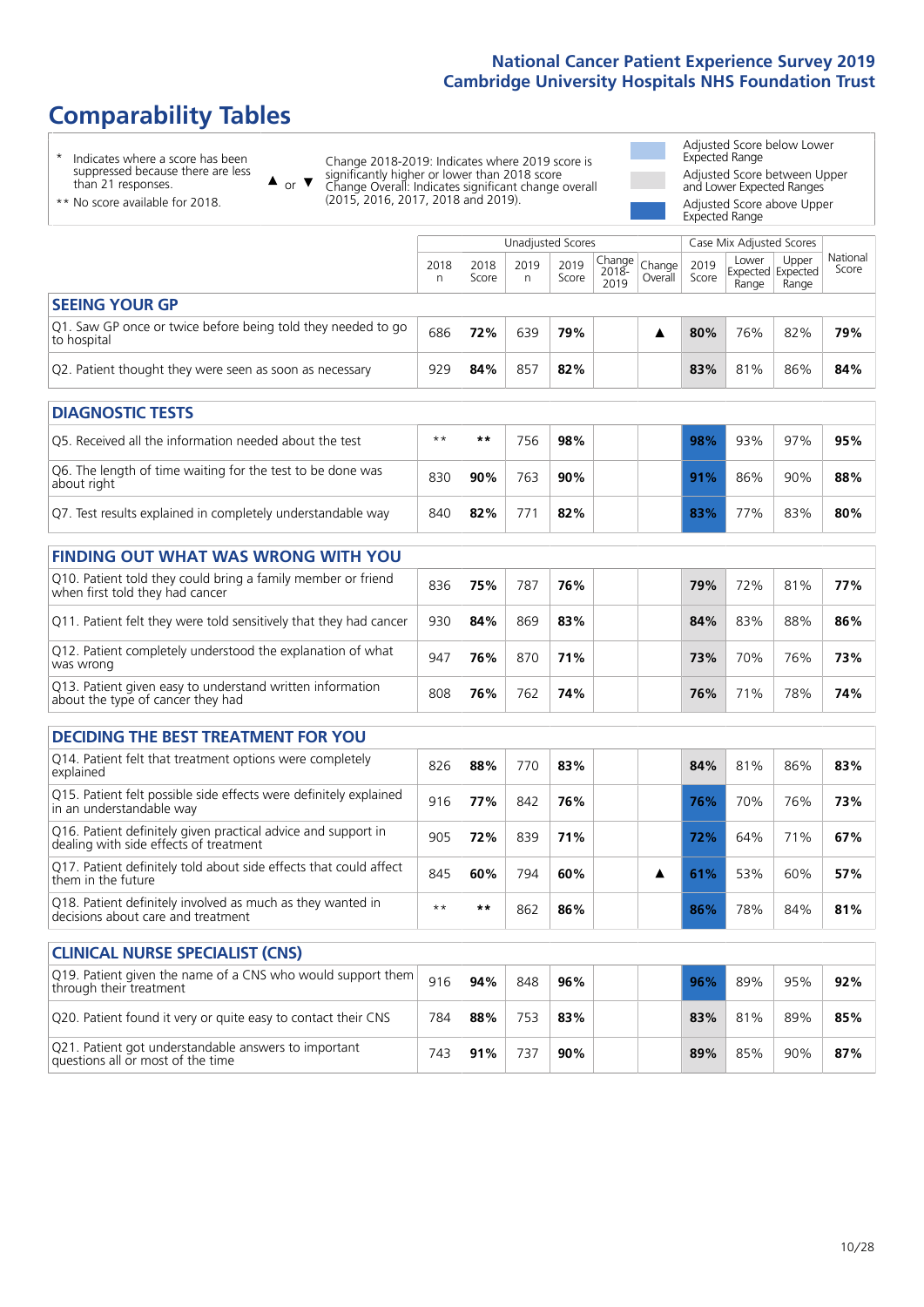# **Comparability Tables**

\* Indicates where a score has been suppressed because there are less than 21 responses.

\*\* No score available for 2018.

 $\triangle$  or  $\nabla$ 

Change 2018-2019: Indicates where 2019 score is significantly higher or lower than 2018 score Change Overall: Indicates significant change overall (2015, 2016, 2017, 2018 and 2019).

Adjusted Score below Lower Expected Range Adjusted Score between Upper and Lower Expected Ranges Adjusted Score above Upper Expected Range

|                                                                                                                   |              |               | <b>Unadjusted Scores</b> |               |                         |                   |               | Case Mix Adjusted Scores            |                |                   |
|-------------------------------------------------------------------------------------------------------------------|--------------|---------------|--------------------------|---------------|-------------------------|-------------------|---------------|-------------------------------------|----------------|-------------------|
|                                                                                                                   | 2018<br>n    | 2018<br>Score | 2019<br>n.               | 2019<br>Score | Change<br>2018-<br>2019 | Change<br>Overall | 2019<br>Score | Lower<br>Expected Expected<br>Range | Upper<br>Range | National<br>Score |
| <b>SUPPORT FOR PEOPLE WITH CANCER</b>                                                                             |              |               |                          |               |                         |                   |               |                                     |                |                   |
| Q22. Hospital staff gave information about support or self-help<br>groups for people with cancer                  | 733          | 89%           | 697                      | 89%           |                         | ▲                 | 89%           | 85%                                 | 91%            | 88%               |
| Q23. Hospital staff discussed or gave information about the<br>impact cancer could have on day to day activities  | 636          | 86%           | 601                      | 86%           |                         | ▲                 | 87%           | 81%                                 | 87%            | 84%               |
| Q24. Hospital staff gave information on getting financial help or<br>possible benefits                            | 453          | 64%           | 411                      | 68%           |                         | ▲                 | 67%           | 57%                                 | 69%            | 63%               |
| Q25. Hospital staff told patient they could get free prescriptions                                                | 452          | 79%           | 399                      | 80%           |                         |                   | 81%           | 78%                                 | 86%            | 82%               |
| <b>OPERATIONS</b>                                                                                                 |              |               |                          |               |                         |                   |               |                                     |                |                   |
| Q27. Beforehand, patient had all the information needed about<br>the operation                                    | 576          | 96%           | 526                      | 98%           |                         |                   | 98%           | 95%                                 | 98%            | 96%               |
| Q28. Afterwards, staff completely explained how operation had<br>gone in understandable way                       | 568          | 82%           | 520                      | 84%           |                         |                   | 84%           | 76%                                 | 83%            | 79%               |
| <b>HOSPITAL CARE AS AN INPATIENT</b>                                                                              |              |               |                          |               |                         |                   |               |                                     |                |                   |
| Q30. Hospital staff didn't talk in front of patient as if patient<br>wasn't there                                 | $* *$        | **            | 507                      | 88%           |                         |                   | 87%           | 80%                                 | 87%            | 84%               |
| Q31. Patient had confidence and trust in all doctors treating<br>them                                             | $**$         | $***$         | 511                      | 85%           |                         |                   | 86%           | 81%                                 | 87%            | 84%               |
| Q32. Patient's family or someone close definitely felt able to talk<br>to a doctor                                | $* *$        | $***$         | 432                      | 72%           |                         |                   | 73%           | 68%                                 | 76%            | 72%               |
| Q33. Patient had confidence and trust in all the ward nurses<br>treating them                                     | $\star\star$ | **            | 511                      | 74%           |                         |                   | 76%           | 69%                                 | 79%            | 74%               |
| Q34. Patient thought there were always or nearly always<br>enough nurses on duty to care for them                 | $* *$        | **            | 509                      | 66%           |                         |                   | 67%           | 58%                                 | 71%            | 64%               |
| Q35. All hospital staff asked patient what name they prefer to<br>be called by                                    | $* *$        | **            | 502                      | 62%           |                         |                   | 63%           | 63%                                 | 78%            | 71%               |
| Q36. Patient always given enough privacy when discussing<br>condition or treatment                                | $**$         | $***$         | 509                      | 84%           |                         |                   | 85%           | 81%                                 | 88%            | 85%               |
| Q37. Patient definitely found hospital staff to discuss worries or<br>fears during their inpatient visit          | $**$         | **            | 373                      | 51%           |                         |                   | 52%           | 47%                                 | 57%            | 52%               |
| Q38. Hospital staff definitely did everything they could to help<br>control pain                                  | $* *$        | **            | 455                      | 85%           |                         |                   | 85%           | 79%                                 | 86%            | 83%               |
| Q39. Patient always felt they were treated with respect and<br>dignity while in hospital                          | $***$        | **            | 512                      | 88%           |                         |                   | 89%           | 85%                                 | 91%            | 88%               |
| Q40. Patient given clear written information about what should<br>or should not do after leaving hospital         | $**$         | **            | 488                      | 89%           |                         |                   | 90%           | 82%                                 | 89%            | 86%               |
| Q41. Hospital staff told patient who to contact if worried about<br>condition or treatment after leaving hospital | $**$         | **            | 485                      | 95%           |                         |                   | 96%           | 92%                                 | 96%            | 94%               |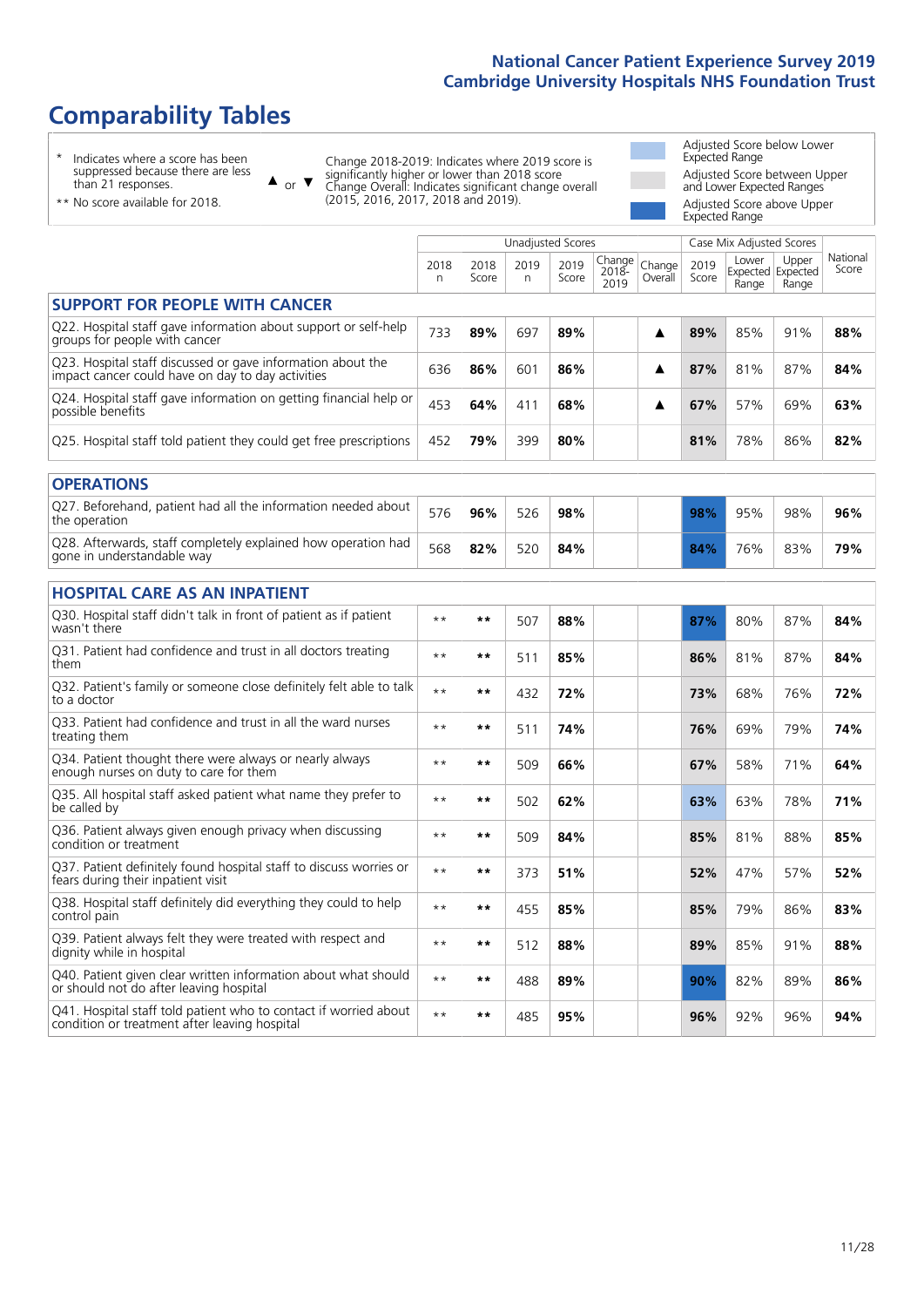# **Comparability Tables**

\* Indicates where a score has been suppressed because there are less than 21 responses.

\*\* No score available for 2018.

 $\triangle$  or  $\nabla$ 

Change 2018-2019: Indicates where 2019 score is significantly higher or lower than 2018 score Change Overall: Indicates significant change overall (2015, 2016, 2017, 2018 and 2019).

Adjusted Score below Lower Expected Range Adjusted Score between Upper and Lower Expected Ranges Adjusted Score above Upper Expected Range

|                                                                                                                       |                      |               |           | Unadjusted Scores |                         |                   |               | Case Mix Adjusted Scores |                                     |                   |
|-----------------------------------------------------------------------------------------------------------------------|----------------------|---------------|-----------|-------------------|-------------------------|-------------------|---------------|--------------------------|-------------------------------------|-------------------|
|                                                                                                                       | 2018<br>$\mathsf{n}$ | 2018<br>Score | 2019<br>n | 2019<br>Score     | Change<br>2018-<br>2019 | Change<br>Overall | 2019<br>Score | Lower<br>Range           | Upper<br>Expected Expected<br>Range | National<br>Score |
| <b>HOSPITAL CARE AS A DAY PATIENT / OUTPATIENT</b>                                                                    |                      |               |           |                   |                         |                   |               |                          |                                     |                   |
| Q43. Patient definitely found hospital staff to discuss worries or<br>fears during their outpatient or day case visit | 691                  | 74%           | 661       | 75%               |                         |                   | 75%           | 67%                      | 74%                                 | 71%               |
| Q44. Cancer doctor had the right documents at patient's last<br>outpatient appointment                                | 846                  | 97%           | 790       | 96%               |                         |                   | 97%           | 94%                      | 97%                                 | 96%               |
| Q46. Beforehand patient completely had all information needed<br>about radiotherapy treatment                         | 268                  | 88%           | 259       | 92%               |                         | ▲                 | 92%           | 82%                      | 91%                                 | 86%               |
| Q47. Patient completely given understandable information<br>about whether radiotherapy was working                    | 232                  | 60%           | 226       | 68%               |                         |                   | 69%           | 53%                      | 66%                                 | 60%               |
| Q49. Beforehand patient completely had all information needed<br>about chemotherapy treatment                         | 501                  | 87%           | 491       | 83%               |                         |                   | 83%           | 81%                      | 88%                                 | 84%               |
| Q50. Patient given enough information about whether<br>chemotherapy was working in a completely understandable way    | 463                  | 73%           | 455       | 71%               |                         |                   | 70%           | 63%                      | 72%                                 | 68%               |
| <b>HOME CARE AND SUPPORT</b>                                                                                          |                      |               |           |                   |                         |                   |               |                          |                                     |                   |
| Q51. Hospital staff definitely gave family or someone close all<br>the information needed to help care at home        | 766                  | 63%           | 714       | 65%               |                         |                   | 66%           | 56%                      | 63%                                 | 60%               |
| Q52. Patient definitely given enough support from health or<br>social services during treatment                       | 407                  | 51%           | 388       | 51%               |                         |                   | 51%           | 45%                      | 59%                                 | 52%               |
| Q53. Patient definitely given enough support from health or<br>social services after treatment                        | 268                  | 46%           | 258       | 49%               |                         |                   | 49%           | 38%                      | 52%                                 | 45%               |
| <b>CARE FROM YOUR GENERAL PRACTICE</b>                                                                                |                      |               |           |                   |                         |                   |               |                          |                                     |                   |
| Q54. GP given enough information about patient's condition<br>and treatment                                           | 810                  | 97%           | 755       | 97%               |                         |                   | 97%           | 94%                      | 97%                                 | 95%               |
| Q55. General practice staff definitely did everything they could<br>to support patient during treatment               | 621                  | 59%           | 584       | 61%               |                         |                   | 61%           | 54%                      | 62%                                 | 58%               |
| <b>YOUR OVERALL NHS CARE</b>                                                                                          |                      |               |           |                   |                         |                   |               |                          |                                     |                   |
| Q56. Different people treating and caring for patient always                                                          | $\star\star$         | $***$         |           |                   |                         |                   |               |                          |                                     |                   |
| work well together to give best possible care                                                                         |                      |               | 844       | 73%               |                         |                   | 74%           | 69%                      | 76%                                 | 73%               |
| Q57. Patient given a care plan                                                                                        | 714                  | 35%           | 667       | 40%               |                         | ▲                 | 43%           | 34%                      | 41%                                 | 38%               |
| Q58. Overall the administration of care was good or very good                                                         | 941                  | 92%           | 870       | 93%               |                         |                   | 93%           | 86%                      | 92%                                 | 89%               |
| Q59. Patient felt length of time for attending clinics and<br>appointments for cancer was about right                 | 938                  | 67%           | 867       | 64%               |                         | ▲                 | 66%           | 62%                      | 76%                                 | 69%               |
| Q60. Someone discussed with patient whether they would like<br>to take part in cancer research                        | 899                  | 53%           | 832       | 52%               |                         |                   | 51%           | 21%                      | 39%                                 | 30%               |
| Q61. Patient's average rating of care scored from very poor to<br>very good                                           | 924                  | 9.0           | 850       | 8.9               |                         | ▲                 | 9.0           | 8.7                      | 8.9                                 | 8.8               |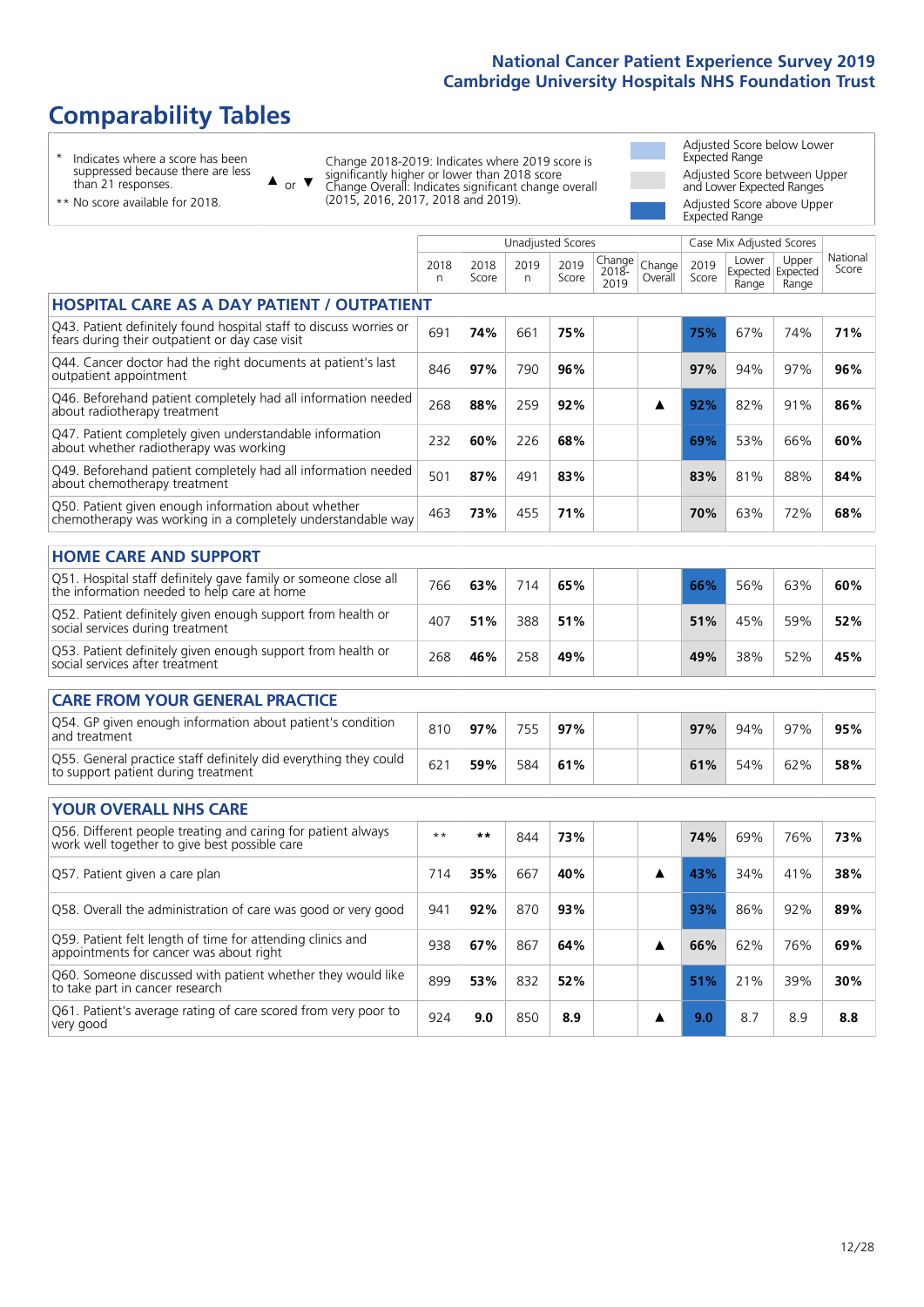- \* Indicates where a score has been suppressed because there are less than 21 responses.
- n.a. Indicates that there were no respondents for that tumour group.

| <b>SEEING YOUR GP</b>                           |            |              |               |                   |                |               |                             |      | Tumour Group |         |                                                     |                 |                                  |       |                |
|-------------------------------------------------|------------|--------------|---------------|-------------------|----------------|---------------|-----------------------------|------|--------------|---------|-----------------------------------------------------|-----------------|----------------------------------|-------|----------------|
|                                                 |            | Brain<br>CNS | <b>Breast</b> | Colorectal<br>LGT | Gynaecological | Haematologica | Head and<br>Neck            | Lung | Prostate     | Sarcoma | Skin                                                | Upper<br>Gastro | $\overline{\sigma}$<br>Jrologica | Other | All<br>Cancers |
| Q1. Saw GP once or twice before being told they | Trust      |              |               |                   |                |               | 95% 68% 83% 71% 79% 57% 75% |      |              | $\star$ |                                                     |                 | 79% 80% 76% 79%                  |       |                |
| needed to go to hospital                        | National   | 59%          |               |                   |                |               |                             |      |              |         | 94% 75% 77% 67% 79% 71% 82% 71% 90% 74% 83% 74% 79% |                 |                                  |       |                |
| Q2. Patient thought they were seen as soon as   | Trust      | $\star$      |               |                   |                |               | 89% 77% 83% 82% 84% 78% 90% |      |              | $\star$ |                                                     |                 | 82% 76% 78% 76% 82%              |       |                |
| necessary                                       | National I | 79%          |               |                   |                |               |                             |      |              |         | 89% 83% 81% 82% 81% 84% 86% 69% 85% 79% 85% 79% 84% |                 |                                  |       |                |

#### **DIAGNOSTIC TESTS** Tumour Group

|                                                   |                                                                  | Brain   | <b>Breast</b> | olorectal<br>LGT<br>$\cup$ | $\overline{\sigma}$<br>Gynaecologic | Haematologica | Head and<br>Neck | <b>Dung</b>                 | Prostate | Sarcoma | Skin    | Upper<br>Gastro | Jrological                                              | Other | All<br>Cancers |
|---------------------------------------------------|------------------------------------------------------------------|---------|---------------|----------------------------|-------------------------------------|---------------|------------------|-----------------------------|----------|---------|---------|-----------------|---------------------------------------------------------|-------|----------------|
| Q5. Received all the information needed about     | Trust                                                            | $\star$ | 99%           | 96%                        |                                     |               |                  | 98% 97% 100% 100% 98%       |          |         |         |                 | 96% 100% 99% 98%                                        |       |                |
| the test                                          | National                                                         | 93%     |               | 95% 95%                    |                                     |               |                  | 93% 95% 93% 95% 95% 93% 96% |          |         |         |                 | 95% 95% 95% 95%                                         |       |                |
| Q6. The length of time waiting for the test to be | Trust                                                            | $\star$ |               |                            |                                     |               |                  | 91% 85% 95% 91% 94% 92% 86% |          | $\star$ | $\star$ |                 | 87% 86% 90% 90%                                         |       |                |
| done was about right                              | National                                                         |         |               |                            |                                     |               |                  |                             |          |         |         |                 | 84% 91% 88% 86% 89% 88% 87% 87% 81% 87% 84% 87% 86% 88% |       |                |
| Q7. Test results explained in completely          | Trust                                                            | $\star$ | 86%           |                            |                                     |               |                  | 78% 95% 81% 75% 72% 78%     |          | $\star$ |         |                 | 76% 79% 84% 82%                                         |       |                |
| understandable way                                | National 71% 83% 82% 77% 77% 79% 80% 80% 78% 84% 75% 80% 76% 80% |         |               |                            |                                     |               |                  |                             |          |         |         |                 |                                                         |       |                |

| <b>FINDING OUT WHAT WAS WRONG WITH YOU</b>        |              |         |               |                       |                |                         |                  |      | <b>Tumour Group</b> |         |      |                 |                     |       |                |
|---------------------------------------------------|--------------|---------|---------------|-----------------------|----------------|-------------------------|------------------|------|---------------------|---------|------|-----------------|---------------------|-------|----------------|
|                                                   |              | Brain   | <b>Breast</b> | olorectal<br>LGT<br>Ū | Gynaecological | Haematological          | Head and<br>Neck | Lung | Prostate            | Sarcoma | Skin | Upper<br>Gastro | Urological          | Other | All<br>Cancers |
| Q10. Patient told they could bring a family       | <b>Trust</b> | $\star$ | 88% 81%       |                       | 78%            | 72% 70%                 |                  | 73%  | 79%                 | $\ast$  |      | 76%             | 68% 74%             |       | 176%           |
| member or friend when first told they had cancer  | National     | 85%     | 82%           | 82%                   |                | 71% 71% 71% 77% 79%     |                  |      |                     | 73%     | 69%  |                 | 76% 73%             | 75%   | 77%            |
| Q11. Patient felt they were told sensitively that | Trust        | $\star$ | 89%           | 82%                   | 92%            |                         | 79% 88% 78% 81%  |      |                     | $\ast$  | 86%  |                 | 75% 88% 80% 83%     |       |                |
| they had cancer                                   | National     | 79%     |               | 89% 87%               |                | 82% 84% 87% 83% 86% 84% |                  |      |                     |         |      |                 | 89% 81% 84% 83% 86% |       |                |
| Q12. Patient completely understood the            | Trust        | $\star$ | 80%           | 80%                   |                | 82% 53% 68% 70% 79%     |                  |      |                     | $\star$ | 73%  |                 | 73% 79% 68% 71%     |       |                |
| explanation of what was wrong                     | National     | 66%     | 77%           | 79%                   | 73%            |                         | 60% 78% 76% 79%  |      |                     | 67%     | 80%  |                 | 70% 77%             |       | 70% 73%        |
| Q13. Patient given easy to understand written     | Trust        | $\star$ |               | 78% 67%               |                | 85% 75% 76% 68% 83%     |                  |      |                     | $\star$ |      |                 | 86% 69% 75% 61%     |       | 74%            |
| information about the type of cancer they had     | National     | 66%     | 78%           | 73%                   |                | 71% 76% 69% 67% 83% 67% |                  |      |                     |         | 84%  |                 | 67% 74%             | 65%   | 74%            |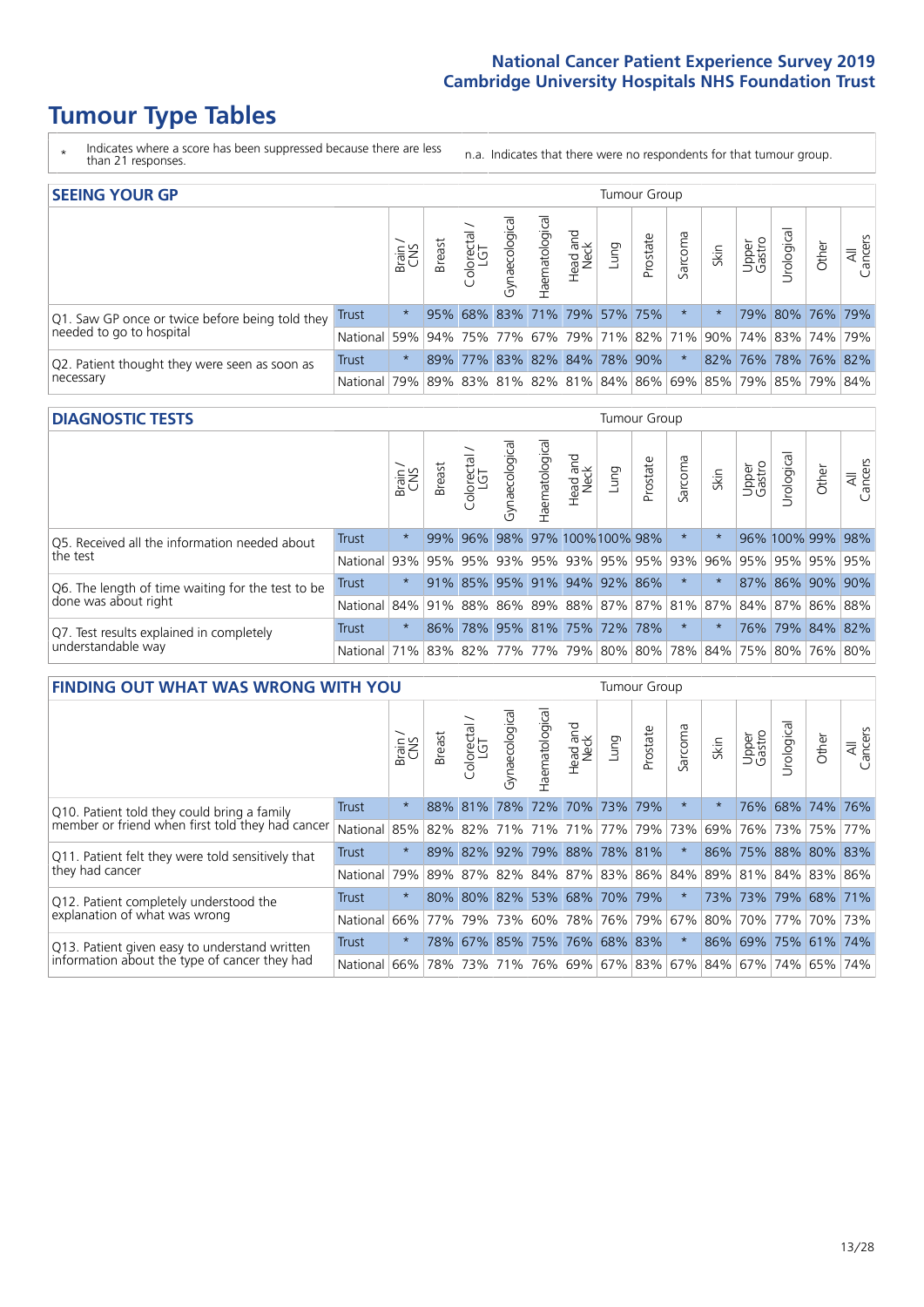\* Indicates where a score has been suppressed because there are less than 21 responses.

n.a. Indicates that there were no respondents for that tumour group.

| <b>DECIDING THE BEST TREATMENT FOR YOU</b>         |              |         |               |                       |                             |                |                        |                     | <b>Tumour Group</b> |                                 |         |                 |            |                 |                |
|----------------------------------------------------|--------------|---------|---------------|-----------------------|-----------------------------|----------------|------------------------|---------------------|---------------------|---------------------------------|---------|-----------------|------------|-----------------|----------------|
|                                                    |              | Brain   | <b>Breast</b> | olorectal<br>LGT<br>Ũ | Gynaecological              | Haematological | ad and<br>Neck<br>Head | Lung                | Prostate            | arcoma<br>ιñ                    | Skin    | Upper<br>Gastro | Jrological | Other           | All<br>Cancers |
| Q14. Patient felt that treatment options were      | <b>Trust</b> | $\star$ | 88%           | 82%                   | 87%                         |                | 78% 92%                | 78%                 | 78%                 | $\star$                         |         |                 | 86% 85%    | $ 79\% $        | 83%            |
| completely explained                               | National     | 85%     | 85%           | 85%                   |                             |                |                        | 85% 82% 87% 84% 83% |                     | 83%                             | 89%     | 81%             | 83%        | 79% 83%         |                |
| Q15. Patient felt possible side effects were       | Trust        | $\star$ | 82%           |                       | 76% 82% 70% 81% 70% 71%     |                |                        |                     |                     |                                 | 86%     | 74%             |            | 73% 76% 76%     |                |
| definitely explained in an understandable way      | National     | 69%     | 74%           | 76%                   |                             |                | 75% 69% 73%            |                     | 74% 73%             | 73%                             | 77%     | 72%             | 71%        | 70% 73%         |                |
| Q16. Patient definitely given practical advice and | Trust        | $\star$ | 77%           | 76%                   |                             |                |                        | 79% 58% 74% 74% 68% |                     | $\ast$                          | 81%     |                 |            | 69% 76% 67% 71% |                |
| support in dealing with side effects of treatment  | National     | 63%     | 70%           | 70%                   |                             |                |                        | 69% 65% 70% 69% 65% |                     | 66%                             | 71%     |                 |            | 66% 63% 64%     | 67%            |
| Q17. Patient definitely told about side effects    | Trust        | $\star$ |               |                       | 66% 54% 62% 52% 67% 50% 73% |                |                        |                     |                     | $\star$                         | $\star$ |                 |            | 58% 58% 53% 60% |                |
| that could affect them in the future               | National     | 62%     | 57%           | 59%                   |                             | 56% 51%        | 64%                    |                     | 56% 66%             | 54%                             | 66%     | 53%             |            | 56% 52%         | 57%            |
| Q18. Patient definitely involved as much as they   | <b>Trust</b> | $\star$ |               |                       | 85% 80% 90% 82% 73% 81% 90% |                |                        |                     |                     | $\star$                         | 95%     |                 |            | 82% 95% 90%     | 86%            |
| wanted in decisions about care and treatment       | National     | 79%     |               |                       |                             |                |                        |                     |                     | 81% 83% 81% 80% 81% 81% 84% 81% | 87%     | 79%             |            | 79% 78%         | 81%            |

#### **CLINICAL NURSE SPECIALIST (CNS)** Tumour Group

|                                             |              | Brain   | <b>Breast</b> | olorectal<br>LGT<br>Ü | aecologica<br>Š | $\overline{\sigma}$<br>O<br>Haematologi | Head and<br>Neck | Lung                                        | Prostate | Sarcoma | Skin    | Upper<br>Gastro | $\sigma$<br>rologica | Other                                                                       | All<br>Cancers |
|---------------------------------------------|--------------|---------|---------------|-----------------------|-----------------|-----------------------------------------|------------------|---------------------------------------------|----------|---------|---------|-----------------|----------------------|-----------------------------------------------------------------------------|----------------|
| Q19. Patient given the name of a CNS who    | <b>Trust</b> | $\star$ | 99%           | 98%                   | 94%             |                                         |                  | 97% 97% 100% 97%                            |          |         |         | 100% 95%        |                      | 89% 94%                                                                     | 96%            |
| would support them through their treatment  | National     |         |               |                       |                 |                                         |                  |                                             |          |         |         |                 |                      | 95% 95% 92% 95% 92% 91% 94% 91% 91% 91% 92% 85% 89%                         | 92%            |
| Q20. Patient found it very or quite easy to | <b>Trust</b> | $\star$ |               |                       |                 |                                         |                  | 88% 86% 85% 75% 89% 92% 75%                 |          | $\star$ | $\star$ |                 |                      | 92% 80% 81% 83%                                                             |                |
| contact their CNS                           | National     |         |               |                       |                 |                                         |                  | 86% 84% 88% 85% 87% 86% 86% 80% 86% 90% 85% |          |         |         |                 |                      | 83% 83%                                                                     | 85%            |
| Q21. Patient got understandable answers to  | Trust        | $\star$ | 92%           | 92%                   | 93%             |                                         |                  | 87% 89% 88% 87%                             |          | $\ast$  | $\star$ |                 | 92% 92%              | 90%                                                                         | 90%            |
| important questions all or most of the time | National     |         |               |                       |                 |                                         |                  |                                             |          |         |         |                 |                      | 82%   87%   89%   86%   89%   88%   86%   87%   87%   93%   86%   87%   86% | 87%            |

| <b>SUPPORT FOR PEOPLE WITH CANCER</b>                                                             |              |         |               |            |                |                |                        |             | Tumour Group |                  |         |                 |            |             |                |
|---------------------------------------------------------------------------------------------------|--------------|---------|---------------|------------|----------------|----------------|------------------------|-------------|--------------|------------------|---------|-----------------|------------|-------------|----------------|
|                                                                                                   |              | Brain   | <b>Breast</b> | Colorectal | Gynaecological | Haematological | ad and<br>Neck<br>Head | <b>Dung</b> | Prostate     | arcoma<br>$\sim$ | Skin    | Upper<br>Gastro | Jrological | Other       | All<br>Cancers |
| Q22. Hospital staff gave information about<br>support or self-help groups for people with         | <b>Trust</b> | $\star$ | 96%           | 89%        | 88%            | 84%            | 96%                    | 96%         | 95%          | $\star$          |         | 80%             |            | 88% 85% 89% |                |
| cancer                                                                                            | National     | 92%     | 92%           | 88%        | 87%            | 86%            | 88%                    |             | 87% 91%      | 86%              | 90%     | 88%             | 81%        | 83%         | 88%            |
| Q23. Hospital staff discussed or gave information<br>about the impact cancer could have on day to | Trust        | $\star$ | 89%           | 89%        | 88%            | 83%            | $\star$                | 92%         | 88%          | $\ast$           |         | 86%             | 85%        | 78% 86%     |                |
| day activities                                                                                    | National     | 84%     |               | 86% 85%    | 82%            | 84%            | 84%                    | 83%         | 88%          | 81%              | 86%     | 83%             | 78%        | 79%         | 84%            |
| Q24. Hospital staff gave information on getting                                                   | <b>Trust</b> | $\star$ | 70%           | 67%        | 72%            | 55%            | $\star$                |             | 84% 74%      | $\star$          | $\star$ | 58%             | $^\star$   | 73%         | 68%            |
| financial help or possible benefits                                                               | National     | 78%     |               | 68% 61%    | 66%            | 61%            | 67%                    |             | 72% 55%      | 64%              | 60%     | 64%             | 47%        | 59%         | 63%            |
| Q25. Hospital staff told patient they could get                                                   | Trust        | $\star$ | 80%           | 171%       | $\star$        | 84%            | $\star$                | $^\star$    | 72%          | $^\star$         |         | $80\%$          | 79%        |             | 82% 80%        |
| free prescriptions                                                                                | National     | 82%     |               | 81% 83%    | 79%            | 87%            |                        | 84% 86% 80% |              | 78%              | 71%     | 84%             |            | 73% 81% 82% |                |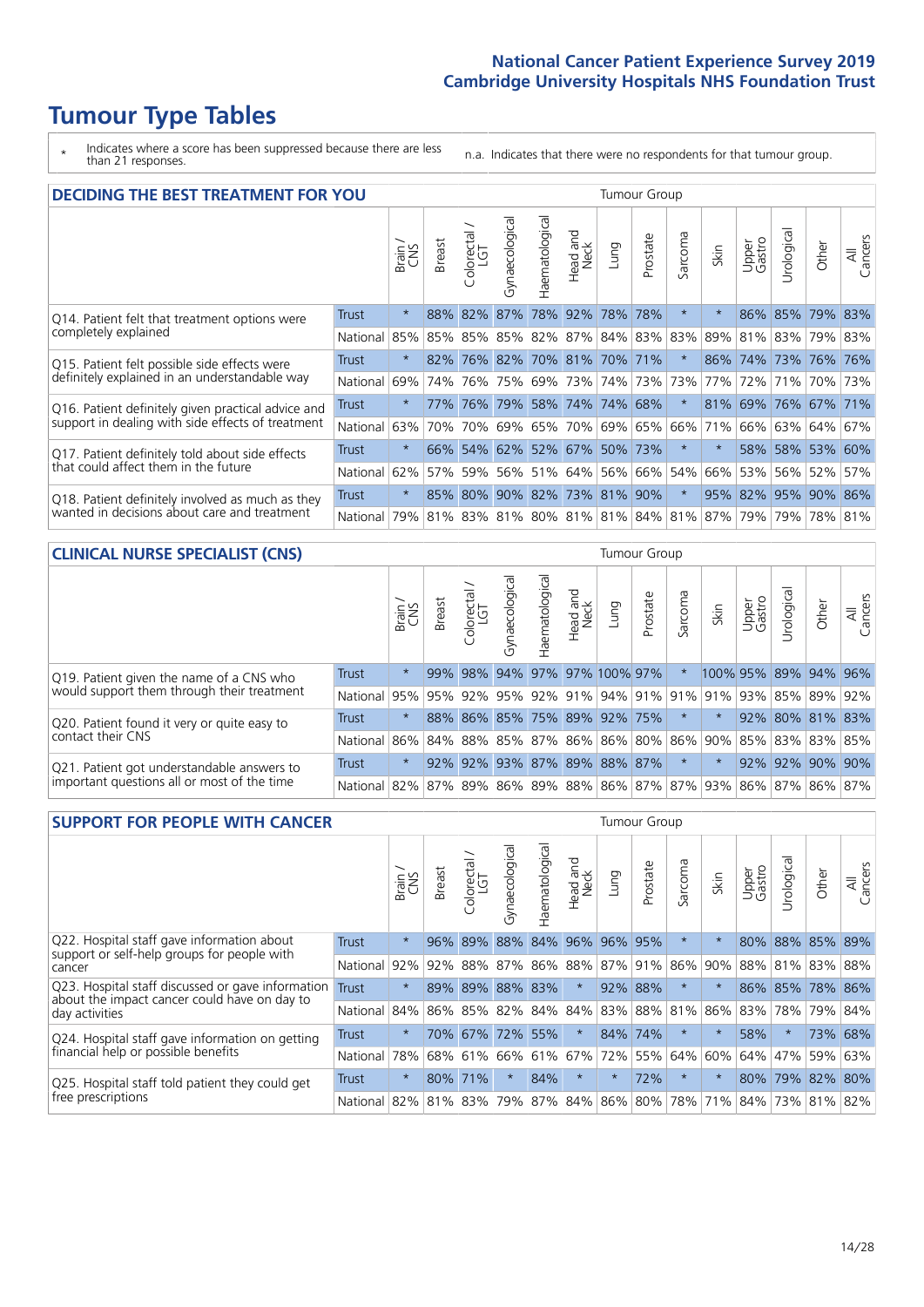- \* Indicates where a score has been suppressed because there are less than 21 responses.
- n.a. Indicates that there were no respondents for that tumour group.

| <b>OPERATIONS</b>                                |              |              |               |            |                     |                |                                                                 |             | Tumour Group |         |      |                 |            |                      |                |
|--------------------------------------------------|--------------|--------------|---------------|------------|---------------------|----------------|-----------------------------------------------------------------|-------------|--------------|---------|------|-----------------|------------|----------------------|----------------|
|                                                  |              | Brain<br>CNS | <b>Breast</b> | Colorectal | Gynaecological      | Haematological | Head and<br>Neck                                                | <b>Dung</b> | Prostate     | Sarcoma | Skin | Upper<br>Gastro | Jrological | Other                | All<br>Cancers |
| Q27. Beforehand, patient had all the information | Trust        | $\star$      |               |            |                     |                | 98% 98% 100% 96% 100%                                           |             | 100%         | $\star$ |      |                 |            | 100%100% 97% 97% 98% |                |
| needed about the operation                       | National     | 96%          | 97%           | 96%        |                     |                | 96% 94% 96% 95% 97% 95% 96%                                     |             |              |         |      |                 |            | 96% 95% 95% 96%      |                |
| Q28. Afterwards, staff completely explained how  | <b>Trust</b> | $\star$      |               |            | 82% 84% 93% 86% 85% |                |                                                                 | $\star$     | 76%          | $\star$ |      |                 |            | 86% 87% 90% 76% 84%  |                |
| operation had gone in understandable way         | National     | 76%          |               | 79% 83%    |                     |                | 79%   78%   79%   79%   78%   80%   82%   79%   76%   77%   79% |             |              |         |      |                 |            |                      |                |

### **HOSPITAL CARE AS AN INPATIENT** Tumour Group

|                                                                                                                      |              | Brain   | <b>Breast</b> | ╮<br>Colorectal /<br>LGT | Gynaecological      | Haematological | Head and<br>Neck        | Lung    | Prostate | Sarcoma | Skin                        | Upper<br>Gastro | Urological      | Other   | All<br>Cancers |
|----------------------------------------------------------------------------------------------------------------------|--------------|---------|---------------|--------------------------|---------------------|----------------|-------------------------|---------|----------|---------|-----------------------------|-----------------|-----------------|---------|----------------|
| Q30. Hospital staff didn't talk in front of patient                                                                  | <b>Trust</b> | $\star$ |               |                          | 90% 84% 87% 85%     |                | 96%                     | $\star$ | 90%      | $\star$ | $\star$                     |                 | 89% 91% 85% 88% |         |                |
| as if patient wasn't there                                                                                           | National     | 81%     | 86%           | 81%                      | 83%                 | 84%            | 83% 81%                 |         | 88%      | 86%     | 86%                         | 81%             | 83%             | 82%     | 84%            |
| Q31. Patient had confidence and trust in all                                                                         | Trust        | $\star$ |               |                          | 90% 84% 91% 81% 96% |                |                         | $\star$ | 85%      | $\star$ | $\star$                     |                 | 80% 88% 79% 85% |         |                |
| doctors treating them                                                                                                | National 82% |         |               |                          | 83% 85% 83% 82%     |                |                         | 87% 83% | 89%      | 86%     | 85%                         |                 | 81% 85%         | 80% 84% |                |
| Q32. Patient's family or someone close definitely                                                                    | <b>Trust</b> | $\star$ |               |                          | 66% 76% 82% 67% 73% |                |                         | $\star$ | 63%      | $\star$ | $\ast$                      |                 | 78% 73% 72% 72% |         |                |
| felt able to talk to a doctor                                                                                        | National 67% |         | 72%           | 73%                      |                     | 72% 74%        | 75%                     | 74%     | 72%      | 71%     | 74%                         |                 | 73% 71%         | 69%     | 72%            |
| Q33. Patient had confidence and trust in all the                                                                     | <b>Trust</b> | $\star$ |               |                          | 81% 67% 79% 70% 75% |                |                         | $\star$ | 75%      | $\star$ | $\star$                     |                 | 82% 75% 68% 74% |         |                |
| ward nurses treating them                                                                                            | National 72% |         | 73%           | 72%                      |                     | 71% 77%        | 75% 77%                 |         | 79%      | 74%     | 75%                         |                 | 73% 77%         | 69% 74% |                |
| Q34. Patient thought there were always or nearly<br>always enough nurses on duty to care for them                    | <b>Trust</b> | $\star$ | 73%           | 63%                      | 73%                 | 58%            | 58%                     | $\star$ | 78%      | $\star$ | $\star$                     | 71%             | 60%             | 55%     | 66%            |
|                                                                                                                      | National     | 68%     | 64%           | 62%                      | 63%                 | 63%            | 65%                     | 68%     | 72%      | 65%     | 70%                         | 65%             | 66%             | 60%     | 64%            |
| Q35. All hospital staff asked patient what name                                                                      | Trust        | $\star$ | 48%           | 62%                      |                     | 59% 65%        | 58%                     | $\star$ | 64%      | $\star$ | $\star$                     |                 | 80% 65% 56% 62% |         |                |
| they prefer to be called by                                                                                          | National     | 68%     | 62%           |                          | 74% 65% 72%         |                |                         | 71% 76% | 72%      | 74%     | 70%                         |                 | 78% 76%         | 69% 71% |                |
| Q36. Patient always given enough privacy when                                                                        | <b>Trust</b> | $\star$ | 87%           |                          | 80% 86% 91% 79%     |                |                         | $\star$ | 82%      | $\star$ | $\star$                     | 69%             | 83% 85% 84%     |         |                |
| discussing condition or treatment                                                                                    | National 78% |         |               |                          | 84% 85% 81% 86%     |                | 87% 84%                 |         | 88%      | 84%     | 84%                         |                 | 84% 85% 82% 85% |         |                |
| Q37. Patient definitely found hospital staff to                                                                      | <b>Trust</b> | $\star$ |               |                          | 47% 54% 69% 46%     |                | $\star$                 | $\star$ | 52%      | $\star$ | $\star$                     |                 | 61% 52% 39%     |         | 51%            |
| discuss worries or fears during their inpatient visit                                                                | National 45% |         |               |                          | 51% 55% 51% 56%     |                |                         | 52% 49% | 53%      | 54%     | 51%                         |                 | 53% 49% 46% 52% |         |                |
| Q38. Hospital staff definitely did everything they                                                                   | <b>Trust</b> | $\star$ |               |                          | 86% 88% 87% 83% 91% |                |                         | $\star$ | 83%      | $\star$ | $\star$                     |                 | 78% 84% 88% 85% |         |                |
| could to help control pain                                                                                           | National     | 85%     | 83%           |                          | 84% 82% 82%         |                | 80% 84%                 |         | 85%      | 83%     | 85%                         |                 | 82% 81%         | 82% 83% |                |
| Q39. Patient always felt they were treated with                                                                      | Trust        | $\star$ |               |                          | 88% 87% 88% 89% 83% |                |                         | $\star$ | 87%      | $\star$ | $\star$                     |                 | 96% 88% 87% 88% |         |                |
| respect and dignity while in hospital                                                                                | National     | 85%     | 87%           | 87%                      |                     | 85% 89%        | 87%                     | 88%     | 91%      | 89%     | 89%                         | 88%             | 90%             | 86%     | 88%            |
| Q40. Patient given clear written information<br>about what should or should not do after leaving                     | <b>Trust</b> | $\star$ |               |                          |                     |                | 90% 74% 96% 86% 100%    | $\star$ | 96%      | $\star$ | $\star$                     | 88%             | 90% 88% 89%     |         |                |
| hospital                                                                                                             | National 80% |         | 89%           |                          | 86% 86% 83%         |                |                         | 87% 82% | 91%      | 85%     | 90%                         |                 | 82% 87%         | 83% 86% |                |
| Q41. Hospital staff told patient who to contact<br>if worried about condition or treatment after<br>leaving hospital | <b>Trust</b> | $\star$ | 98%           |                          |                     |                | 90% 96% 97% 100%        | $\star$ | 98%      | $\star$ | $\star$                     |                 | 98% 90% 92% 95% |         |                |
|                                                                                                                      | National 94% |         |               |                          |                     |                | 95% 95% 93% 96% 93% 92% |         |          |         | 96% 94% 95% 92% 92% 93% 94% |                 |                 |         |                |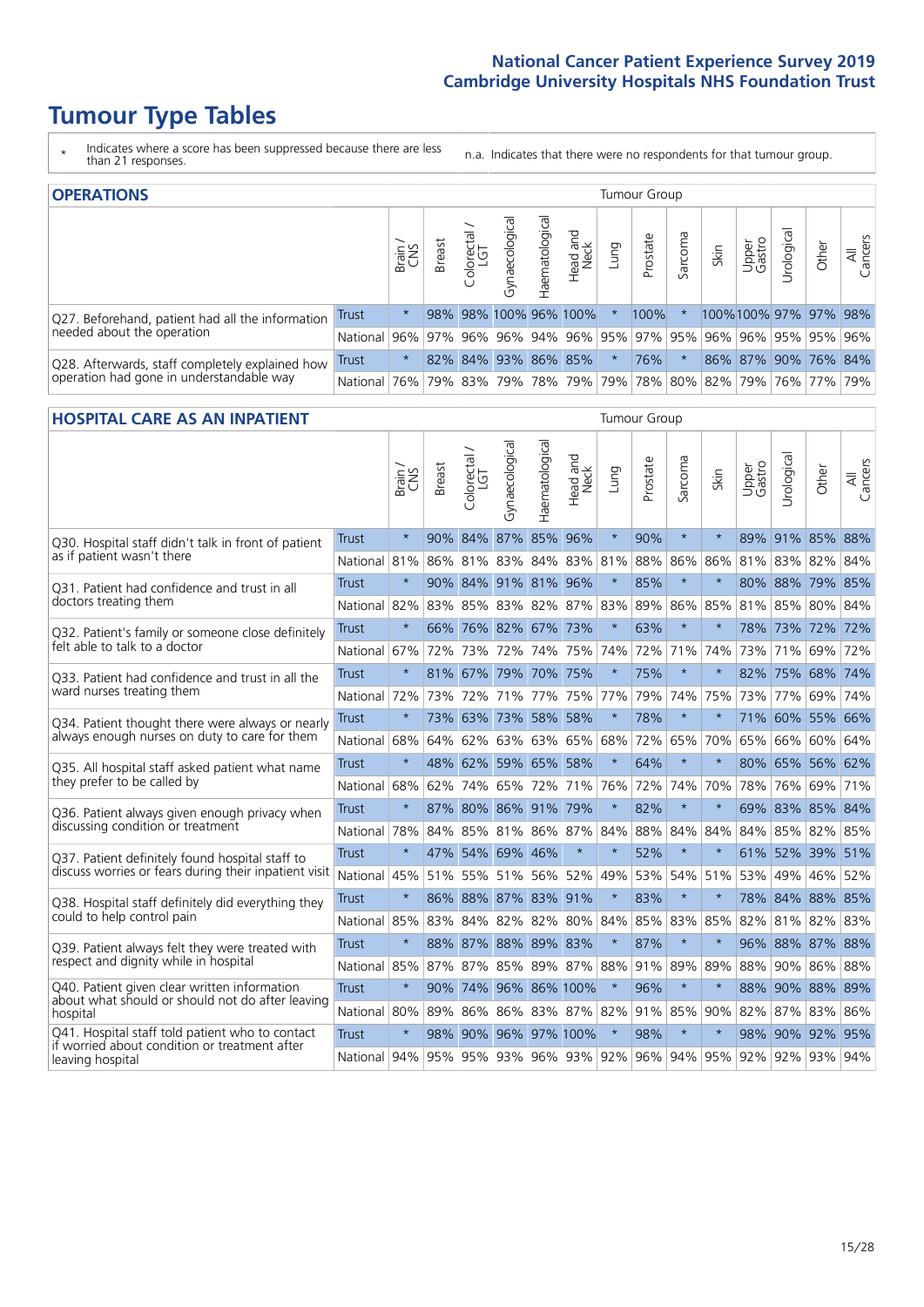- \* Indicates where a score has been suppressed because there are less than 21 responses.
- n.a. Indicates that there were no respondents for that tumour group.

| <b>HOSPITAL CARE AS A DAY PATIENT / OUTPATIENT</b>                                                                    |              |         |               |                            |                |                |                         |         |          | Tumour Group |         |                 |            |         |                |  |  |  |  |
|-----------------------------------------------------------------------------------------------------------------------|--------------|---------|---------------|----------------------------|----------------|----------------|-------------------------|---------|----------|--------------|---------|-----------------|------------|---------|----------------|--|--|--|--|
|                                                                                                                       |              | Brain   | <b>Breast</b> | ╲<br>olorectal<br>LGT<br>Ũ | Gynaecological | Haematological | aad and<br>Neck<br>Head | Lung    | Prostate | arcoma<br>S  | Skin    | Upper<br>Gastro | Jrological | Other   | All<br>Cancers |  |  |  |  |
| Q43. Patient definitely found hospital staff to                                                                       | Trust        | $\star$ | 73%           | 70%                        | 83%            | 69%            | 84%                     | 67%     | 77%      | $\star$      |         | 79%             | 75%        | 80%     | 75%            |  |  |  |  |
| discuss worries or fears during their outpatient or<br>day case visit                                                 | National     | 66%     | 68%           | 73%                        | 70%            | 73%            | 72%                     | 70%     | 74%      | 72%          | 72%     | 71%             | 67%        | 68%     | 71%            |  |  |  |  |
| Q44. Cancer doctor had the right documents at<br>patient's last outpatient appointment                                | Trust        | $\star$ | 100% 96%      |                            | 97%            |                | 95% 100% 96%            |         | 91%      | $^\star$     |         | 91%             | 94%        | 98%     | 96%            |  |  |  |  |
|                                                                                                                       | National     | 94%     | 96%           | 96%                        |                | 96% 97%        |                         | 96% 96% | 96%      | 96%          | 96%     | 94%             | 96%        | 95%     | 96%            |  |  |  |  |
| Q46. Beforehand patient completely had                                                                                | Trust        | $\star$ | 93%           | $\star$                    | 100% 77%       |                | $\star$                 | $\star$ | $\star$  | n.a.         | n.a.    | $\star$         | $^\star$   | 97%     | 92%            |  |  |  |  |
| all information needed about radiotherapy<br>treatment                                                                | National     | 91%     | 88%           | 83%                        | 88%            | 84%            | 86%                     | 86%     | 88%      | 88%          | 84%     | 86%             | 83%        | 84%     | 86%            |  |  |  |  |
| Q47. Patient completely given understandable                                                                          | <b>Trust</b> | $\star$ | 66%           | $\star$                    | $\star$        | 72%            | $\star$                 | $\star$ | $\star$  | n.a.         | n.a.    | $\star$         | $\star$    | 75%     | 68%            |  |  |  |  |
| information about whether radiotherapy was<br>working                                                                 | National     | 56%     | 60%           | 57%                        | 61%            | 62%            | 63%                     | 59%     | 60%      | 67%          | 57%     | 52%             | 59%        | 59%     | 60%            |  |  |  |  |
| Q49. Beforehand patient completely had all                                                                            | <b>Trust</b> | $\star$ | 81%           | 87% 91%                    |                | 77%            | $\star$                 | 75%     | $\star$  | $\star$      | $\star$ | 85%             | $\star$    | 87% 83% |                |  |  |  |  |
| information needed about chemotherapy<br>treatment                                                                    | National     | 80%     | 82%           | 86%                        | 87%            | 85%            | 79%                     | 84%     | 86%      | 86%          | 90%     | 84%             | 85%        | 85% 84% |                |  |  |  |  |
| Q50. Patient given enough information about<br>whether chemotherapy was working in a<br>completely understandable way | Trust        | $\star$ | 63% 61%       |                            | 78%            | 73%            | $\star$                 | 63%     | $\star$  | $\star$      | $\ast$  | 66%             | $^\star$   | 74%     | 71%            |  |  |  |  |
|                                                                                                                       | National     | 54%     | 62%           | 64%                        | 68%            | 75%            | 57%                     | 67%     | 66%      | 71%          | 79%     | 61%             | 68%        | 69%     | 68%            |  |  |  |  |

#### **HOME CARE AND SUPPORT** Tumour Group

|              | Brain   | <b>Breast</b> | Colorectal<br>LGT | त्त<br>Gynaecologic | Haematological                | Head and<br>Neck          | Dung    | Prostate                                     | Sarcoma                            | Skin    | Upper<br>Gastro            | Urological | Other   | All<br>Cancers                                                                  |
|--------------|---------|---------------|-------------------|---------------------|-------------------------------|---------------------------|---------|----------------------------------------------|------------------------------------|---------|----------------------------|------------|---------|---------------------------------------------------------------------------------|
| <b>Trust</b> | $\star$ | 64%           | 60%               |                     |                               |                           |         |                                              | $\star$                            |         |                            |            |         |                                                                                 |
| National     |         |               |                   |                     |                               |                           |         |                                              |                                    |         |                            |            |         |                                                                                 |
| Trust        | $\star$ |               |                   |                     |                               | $\star$                   | $\star$ | 54%                                          | $\star$                            |         |                            |            |         |                                                                                 |
| National     |         |               |                   |                     |                               |                           |         |                                              |                                    |         |                            |            |         | 52%                                                                             |
| Trust        | $\star$ |               |                   |                     |                               | $\star$                   | $\star$ | 58%                                          | $\star$                            | $\star$ | $\star$                    | $\star$    | 49% 49% |                                                                                 |
|              |         |               |                   |                     |                               |                           |         | 46%                                          |                                    |         |                            |            | 44%     | 45%                                                                             |
|              |         | National I    | 58%<br>42%<br>39% | 52% 60%<br>54% 57%  | 58% 63%<br>57% 54%<br>41% 53% | 69%<br>40% 39%<br>46% 33% |         | 59% 71%<br>$57\%$ 62% 67%<br>45% 51% 59% 50% | 59% 75%<br>  39%   43%   56%   40% | 48%     | 59% 61% 62% 65%<br>48% 59% | 53% 57%    |         | 67% 78% 66% 65%<br>60% 59% 55% 60%<br>52% 75% 51% 51%<br>54% 48% 51%<br>47% 44% |

| <b>CARE FROM YOUR GENERAL PRACTICE</b>                                                                     |              |              |               |                   |                   |                |                  | <b>Tumour Group</b> |                                                         |         |      |                 |           |                  |                |  |
|------------------------------------------------------------------------------------------------------------|--------------|--------------|---------------|-------------------|-------------------|----------------|------------------|---------------------|---------------------------------------------------------|---------|------|-----------------|-----------|------------------|----------------|--|
|                                                                                                            |              | Brain<br>CNS | <b>Breast</b> | Colorectal<br>LGT | σ<br>Gynaecologic | Haematological | Head and<br>Neck | Lung                | Prostate                                                | Sarcoma | Skin | Upper<br>Gastro | Urologica | Other            | All<br>Cancers |  |
| Q54. GP given enough information about<br>patient's condition and treatment                                | Trust        | $\star$      |               |                   |                   |                |                  |                     | 96% 96% 97% 96% 96% 96% 100%                            |         |      |                 |           | 100% 93% 98% 97% |                |  |
|                                                                                                            | National l   | 91%          |               |                   |                   |                |                  |                     | 96% 95% 95% 96% 94% 94% 96% 94% 96% 93% 93% 95% 94% 95% |         |      |                 |           |                  |                |  |
| Q55. General practice staff definitely did<br>everything they could to support patient during<br>treatment | <b>Trust</b> | $\star$      |               | 63% 63%           |                   |                |                  |                     | 59% 52% 57% 67% 67%                                     | $\star$ |      |                 |           | 65% 69% 57% 61%  |                |  |
|                                                                                                            | National     | 55%          |               | 58% 59%           |                   |                |                  |                     | 56% 56% 59% 56% 64% 56% 65% 59% 59% 55% 58%             |         |      |                 |           |                  |                |  |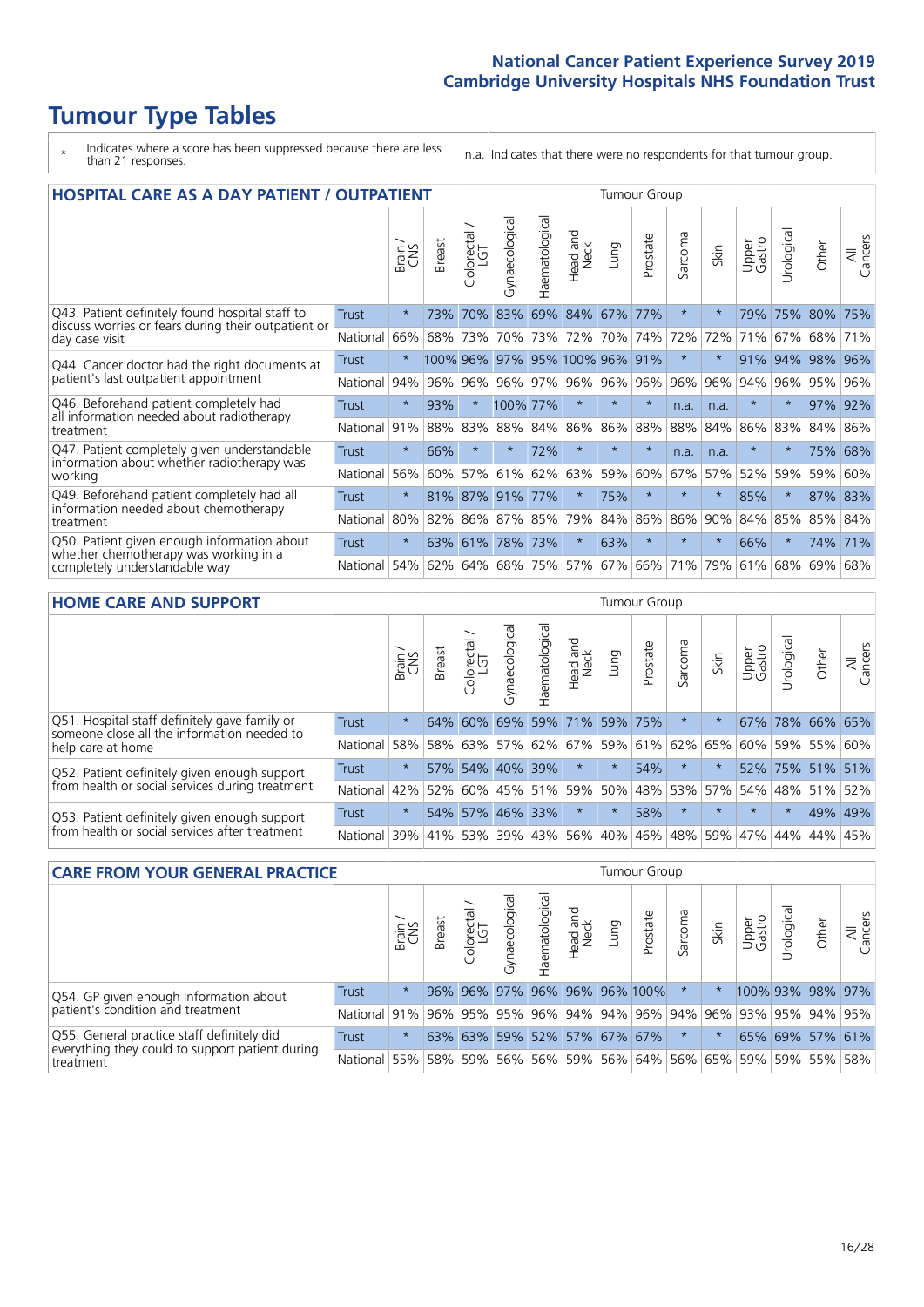- \* Indicates where a score has been suppressed because there are less than 21 responses.
- n.a. Indicates that there were no respondents for that tumour group.

| <b>YOUR OVERALL NHS CARE</b>                                                                                     |              |         |               |                     |                |                     | <b>Tumour Group</b>     |             |          |         |        |                 |                 |                 |                |
|------------------------------------------------------------------------------------------------------------------|--------------|---------|---------------|---------------------|----------------|---------------------|-------------------------|-------------|----------|---------|--------|-----------------|-----------------|-----------------|----------------|
|                                                                                                                  |              | Brain   | <b>Breast</b> | Colorectal /<br>LGT | Gynaecological | Haematological      | aad and<br>Neck<br>Head | Lung        | Prostate | Sarcoma | Skin   | Upper<br>Gastro | ෆී<br>Urologic  | Other           | All<br>Cancers |
| Q56. Different people treating and caring for<br>patient always work well together to give best<br>possible care | <b>Trust</b> | $\star$ | 81%           | 77%                 | 74%            | 66%                 | 76%                     | 67%         | 73%      | $\star$ | 86%    | 78%             | 78%             | 64%             | 73%            |
|                                                                                                                  | National     | 60%     | 73%           | 73%                 | 69%            | 75%                 | 73%                     | 73%         | 75%      | 70%     | 79%    | 69%             | 74%             | 68%             | 73%            |
| Q57. Patient given a care plan                                                                                   | Trust        | $\star$ |               | 60% 33%             |                | 31% 29% 39% 48% 39% |                         |             |          | $\ast$  | $\ast$ |                 |                 | 41% 40% 34% 40% |                |
|                                                                                                                  | National     | 36%     | 41%           | 40%                 | 34%            | 36%                 | 39%                     | 36% 40%     |          | 34%     | 44%    | 36%             | 33%             | 31%             | 38%            |
| Q58. Overall the administration of care was good                                                                 | Trust        | $\star$ | 96%           | 90%                 | 94%            | 94%                 |                         | 91% 89% 87% |          | $\star$ | 91%    | 96%             | 88%             | 94%             | 93%            |
| or very good                                                                                                     | National     | 85%     | 90%           | 88%                 | 87%            | 91%                 | 90%                     | 90% 88%     |          | 88%     | 90%    |                 | 86% 85%         | 87%             | 89%            |
| Q59. Patient felt length of time for attending<br>clinics and appointments for cancer was about                  | Trust        | $\star$ | 73%           | 67%                 |                | 64% 42% 81% 62% 73% |                         |             |          | $\star$ | 95%    | 63%             | 75%             | 60%             | 64%            |
| right                                                                                                            | National     | 58%     |               | 68% 73%             |                | 66% 66% 71%         |                         | 71% 76%     |          | 68%     | 73%    |                 | 66%   75%       | 64%             | 69%            |
| Q60. Someone discussed with patient whether                                                                      | Trust        | $\star$ | 77%           | 44%                 |                | 57% 36% 25%         |                         | 54% 48%     |          | $\star$ |        |                 | 41% 51% 41% 54% |                 | 52%            |
| they would like to take part in cancer research                                                                  | National     | 42%     | 30%           | 32%                 | 31%            | 33%                 | 21%                     | 34%         | 31%      | 36%     | 20%    | 36%             | 21%             | 32%             | 30%            |
| Q61. Patient's average rating of care scored from<br>very poor to very good                                      | <b>Trust</b> | $\star$ | 9.1           | 9.0                 | 9.2            | 8.9                 | 9.1                     | 8.9         | 8.6      | $\star$ | 9.5    | 8.8             | 8.8             | 8.8             | 8.9            |
|                                                                                                                  | National     | 8.6     | 8.9           | 8.8                 | 8.7            | 8.9                 | 8.8                     | 8.8         | 8.8      | 8.8     | 8.9    | 8.7             | 8.7             | 8.7             | 8.8            |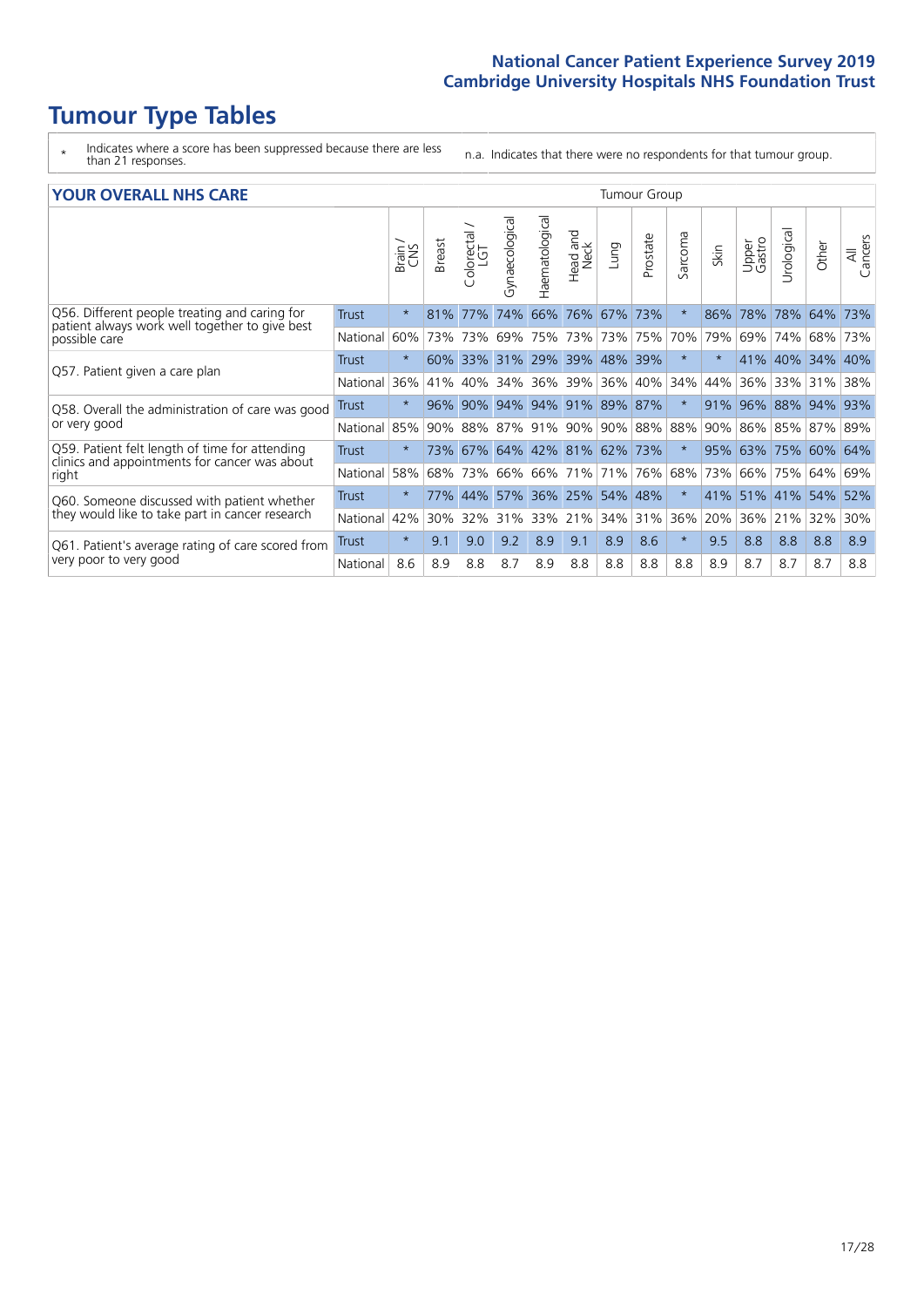### **Year on Year Charts**

![](_page_17_Figure_2.jpeg)

![](_page_17_Figure_3.jpeg)

#### **DIAGNOSTIC TESTS**

![](_page_17_Figure_5.jpeg)

![](_page_17_Figure_6.jpeg)

![](_page_17_Figure_7.jpeg)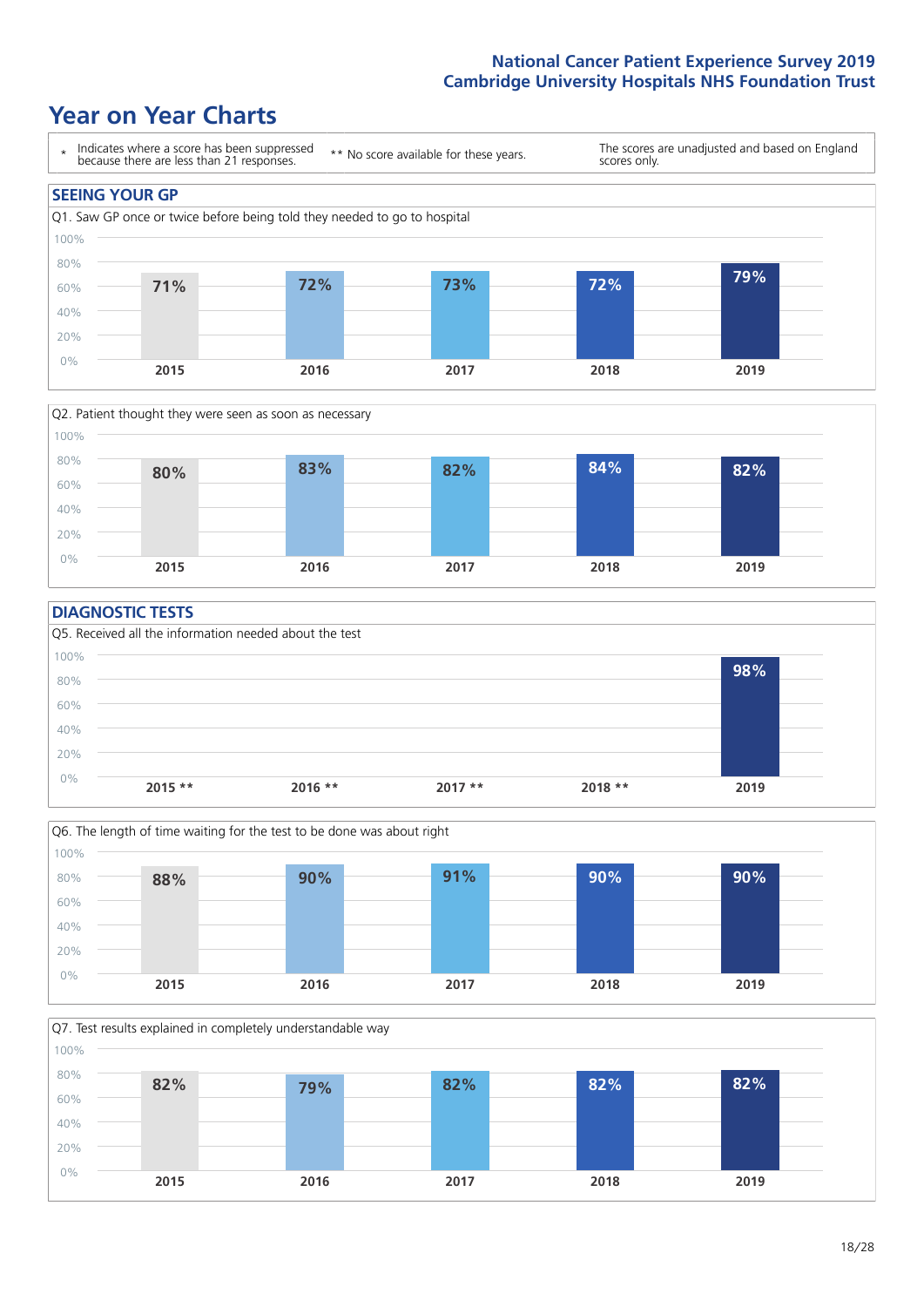### **Year on Year Charts**

![](_page_18_Figure_2.jpeg)

![](_page_18_Figure_3.jpeg)

![](_page_18_Figure_4.jpeg)

![](_page_18_Figure_5.jpeg)

### **DECIDING THE BEST TREATMENT FOR YOU**

![](_page_18_Figure_7.jpeg)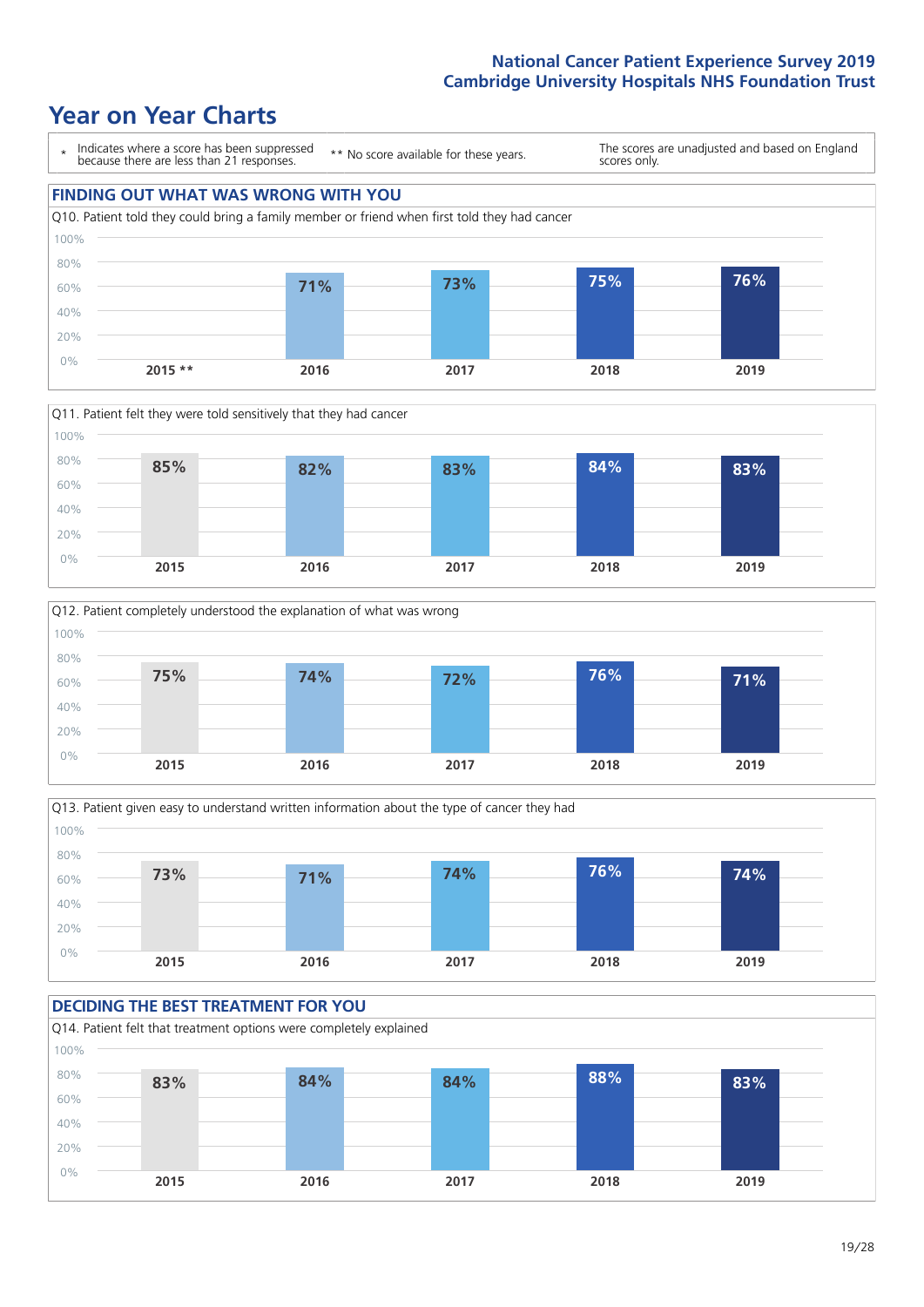![](_page_19_Figure_2.jpeg)

![](_page_19_Figure_3.jpeg)

![](_page_19_Figure_4.jpeg)

![](_page_19_Figure_5.jpeg)

![](_page_19_Figure_6.jpeg)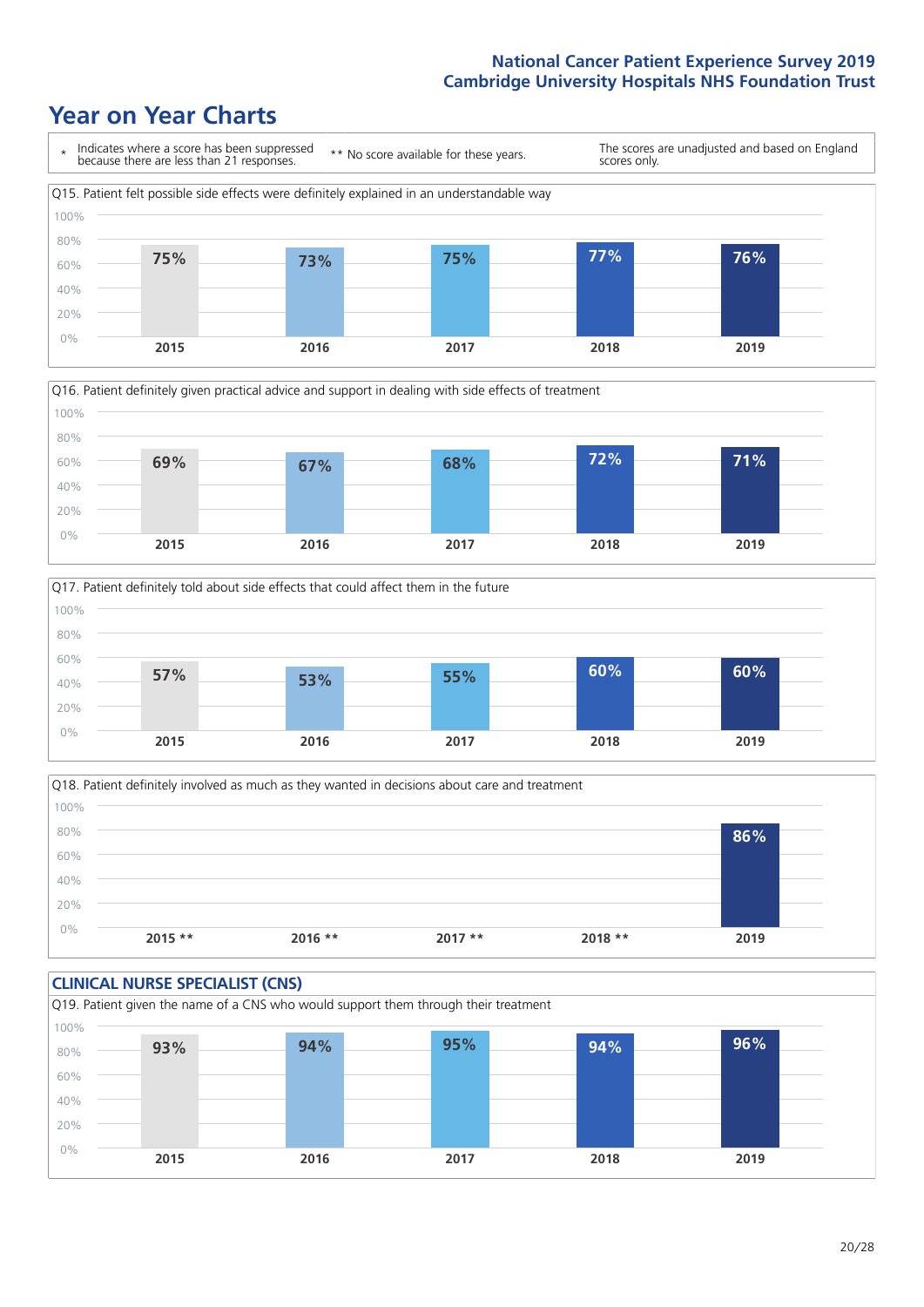![](_page_20_Figure_2.jpeg)

![](_page_20_Figure_3.jpeg)

![](_page_20_Figure_4.jpeg)

![](_page_20_Figure_5.jpeg)

![](_page_20_Figure_6.jpeg)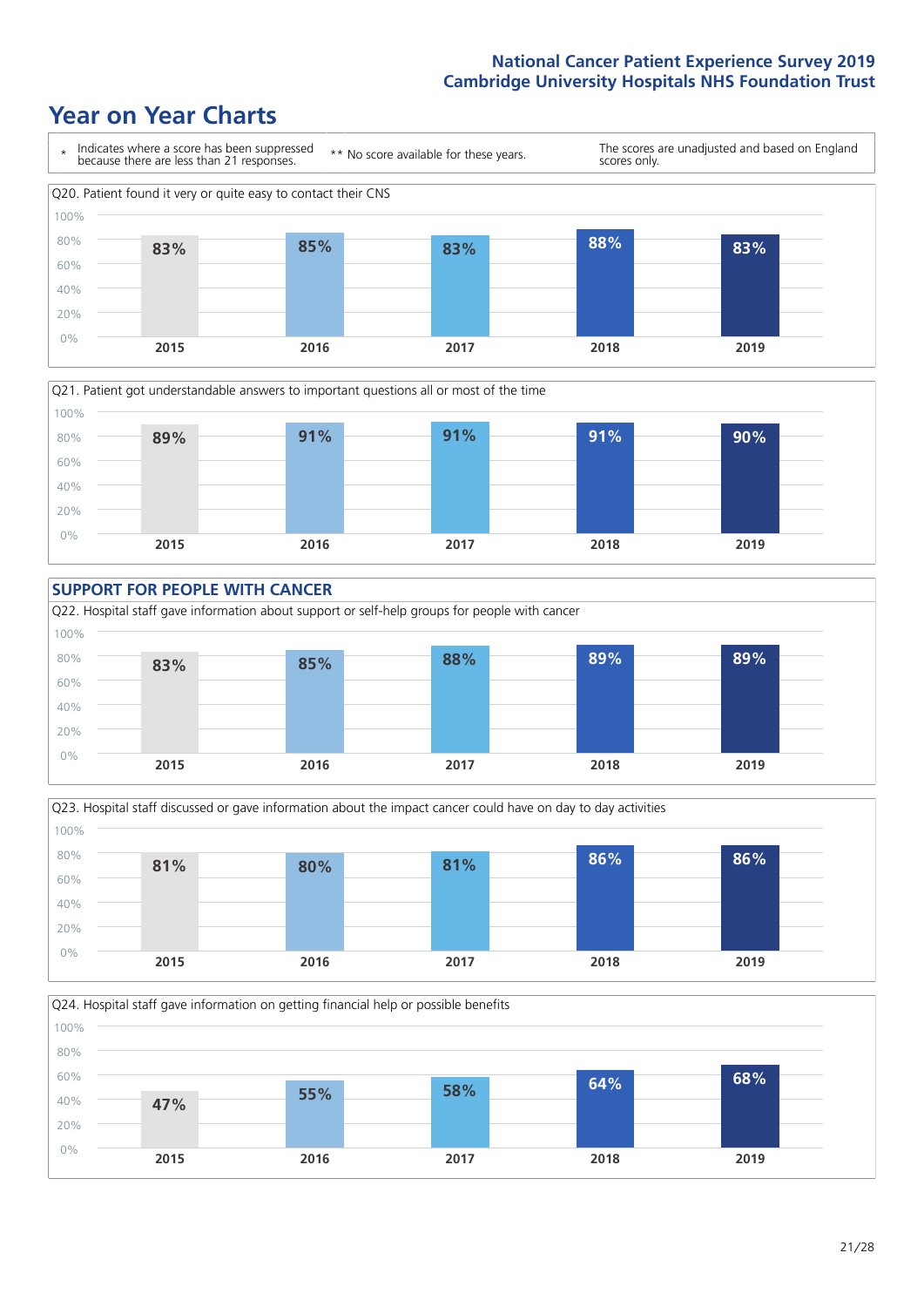### **Year on Year Charts**

![](_page_21_Figure_2.jpeg)

#### **OPERATIONS**

![](_page_21_Figure_4.jpeg)

![](_page_21_Figure_5.jpeg)

### **HOSPITAL CARE AS AN INPATIENT** Q30. Hospital staff didn't talk in front of patient as if patient wasn't there 0% 20% 40% 60% 80% 100% **2015 \*\* 2016 \*\* 2017 \*\* 2018 \*\* 2019 88%**

![](_page_21_Figure_7.jpeg)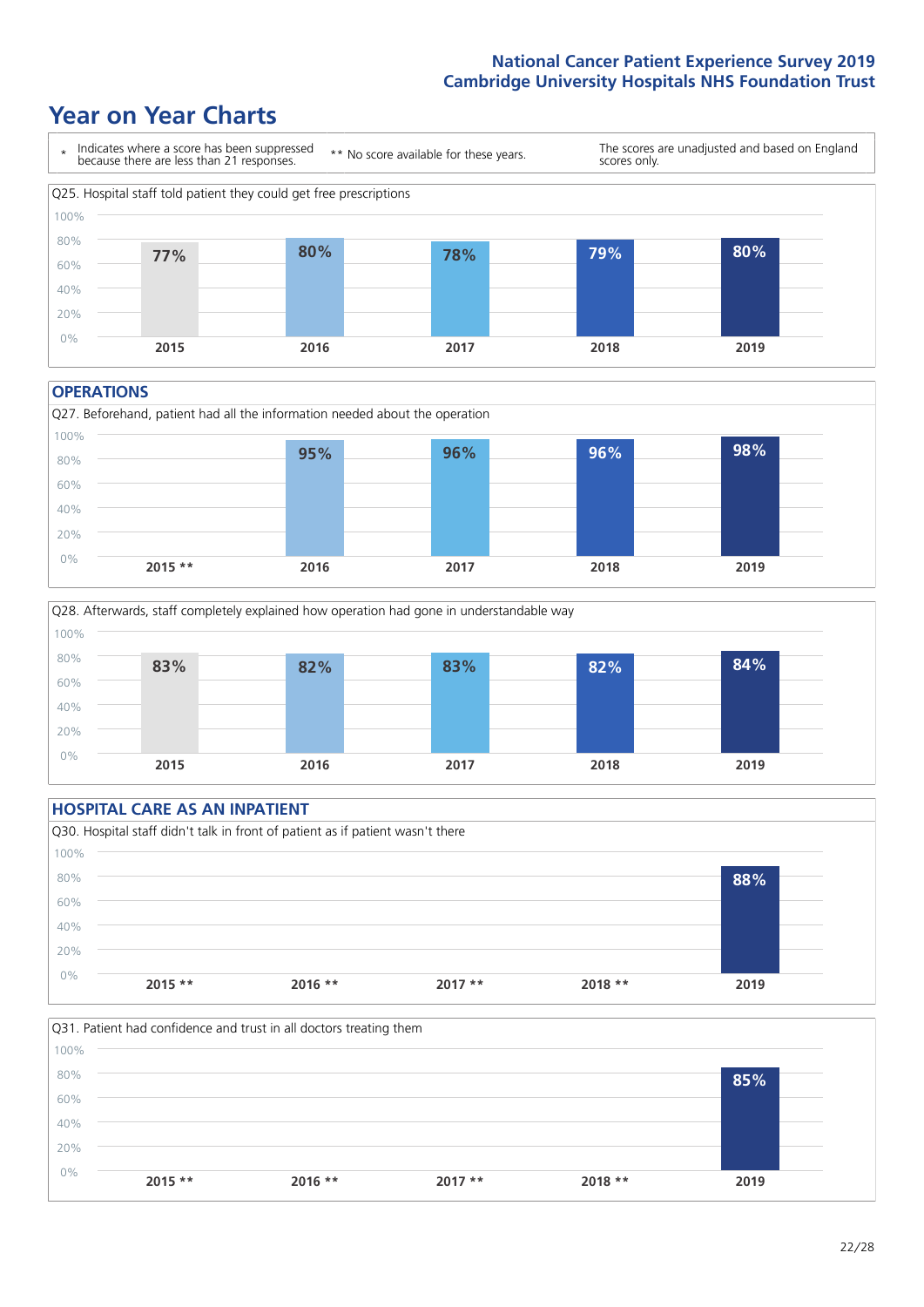![](_page_22_Figure_2.jpeg)

![](_page_22_Figure_3.jpeg)

![](_page_22_Figure_4.jpeg)

![](_page_22_Figure_5.jpeg)

![](_page_22_Figure_6.jpeg)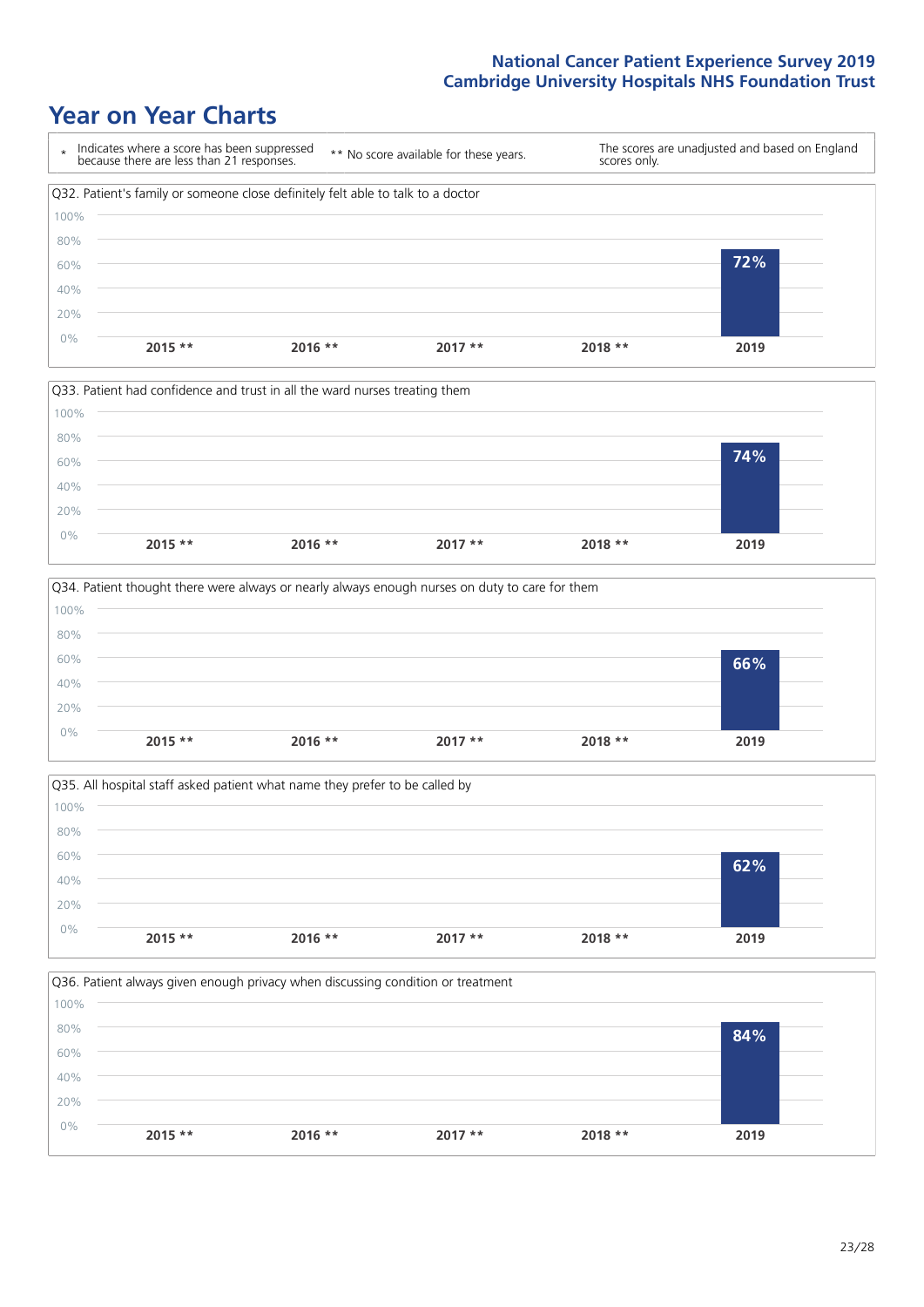![](_page_23_Figure_2.jpeg)

![](_page_23_Figure_3.jpeg)

![](_page_23_Figure_4.jpeg)

![](_page_23_Figure_5.jpeg)

![](_page_23_Figure_6.jpeg)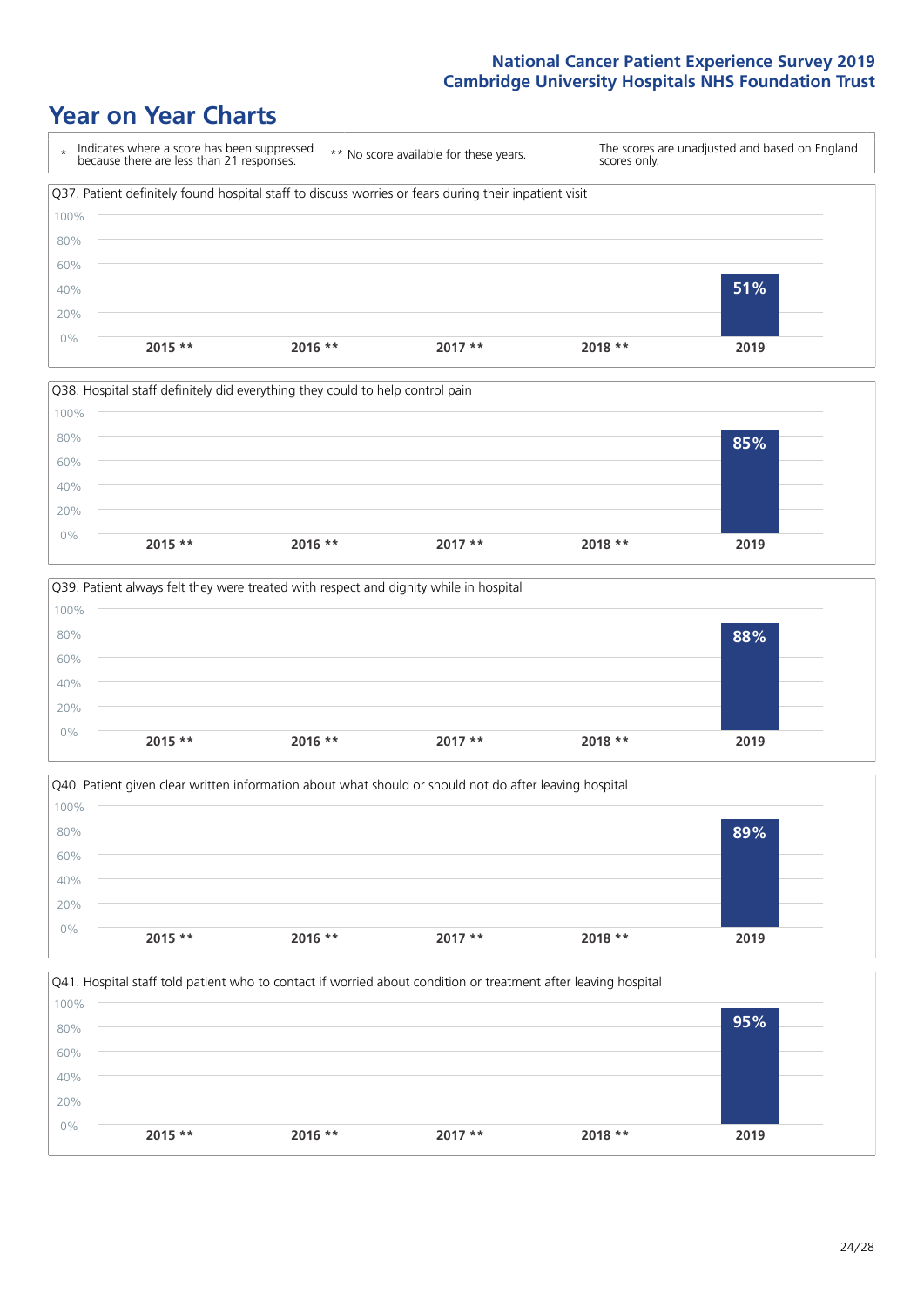![](_page_24_Figure_2.jpeg)

![](_page_24_Figure_3.jpeg)

![](_page_24_Figure_4.jpeg)

![](_page_24_Figure_5.jpeg)

Q49. Beforehand patient completely had all information needed about chemotherapy treatment 0% 20% 40% 60% 80% 100% **2015 2016 2017 2018 2019 84% 82% 84% 87% 83%**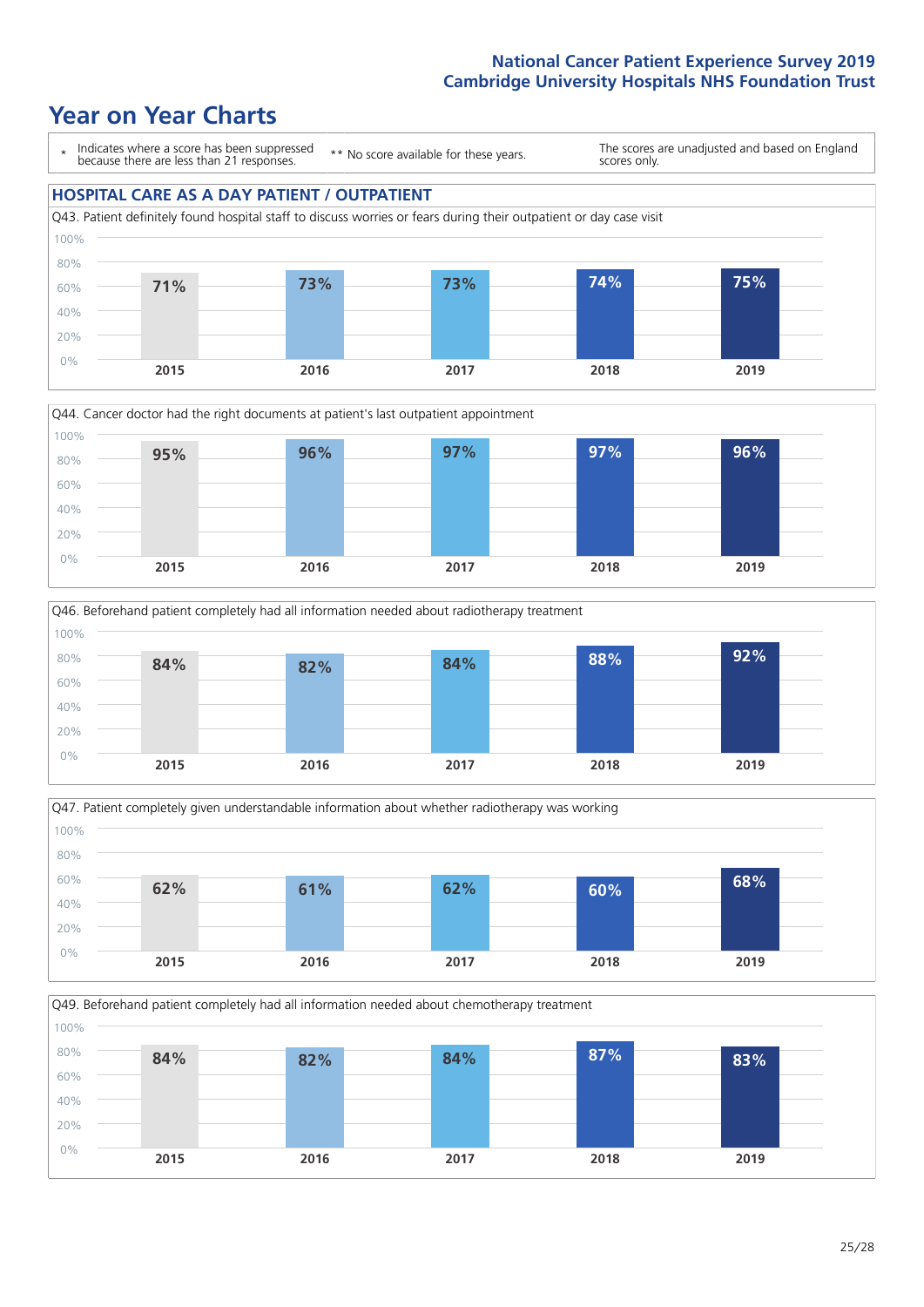### **Year on Year Charts**

![](_page_25_Figure_2.jpeg)

#### **HOME CARE AND SUPPORT**

![](_page_25_Figure_4.jpeg)

![](_page_25_Figure_5.jpeg)

![](_page_25_Figure_6.jpeg)

![](_page_25_Figure_7.jpeg)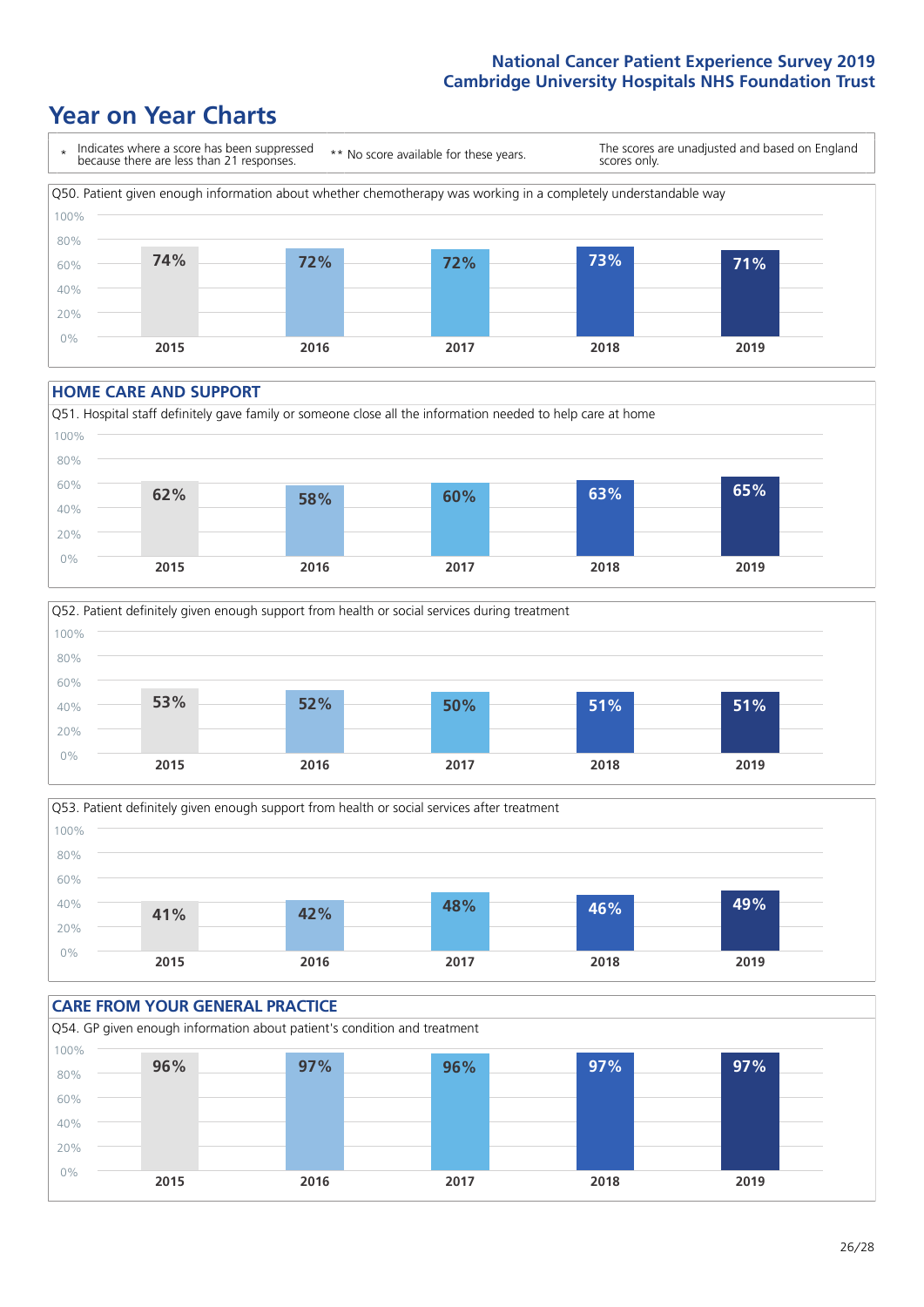### **Year on Year Charts**

![](_page_26_Figure_2.jpeg)

#### **YOUR OVERALL NHS CARE**

![](_page_26_Figure_4.jpeg)

![](_page_26_Figure_5.jpeg)

![](_page_26_Figure_6.jpeg)

Q59. Patient felt length of time for attending clinics and appointments for cancer was about right

![](_page_26_Figure_8.jpeg)